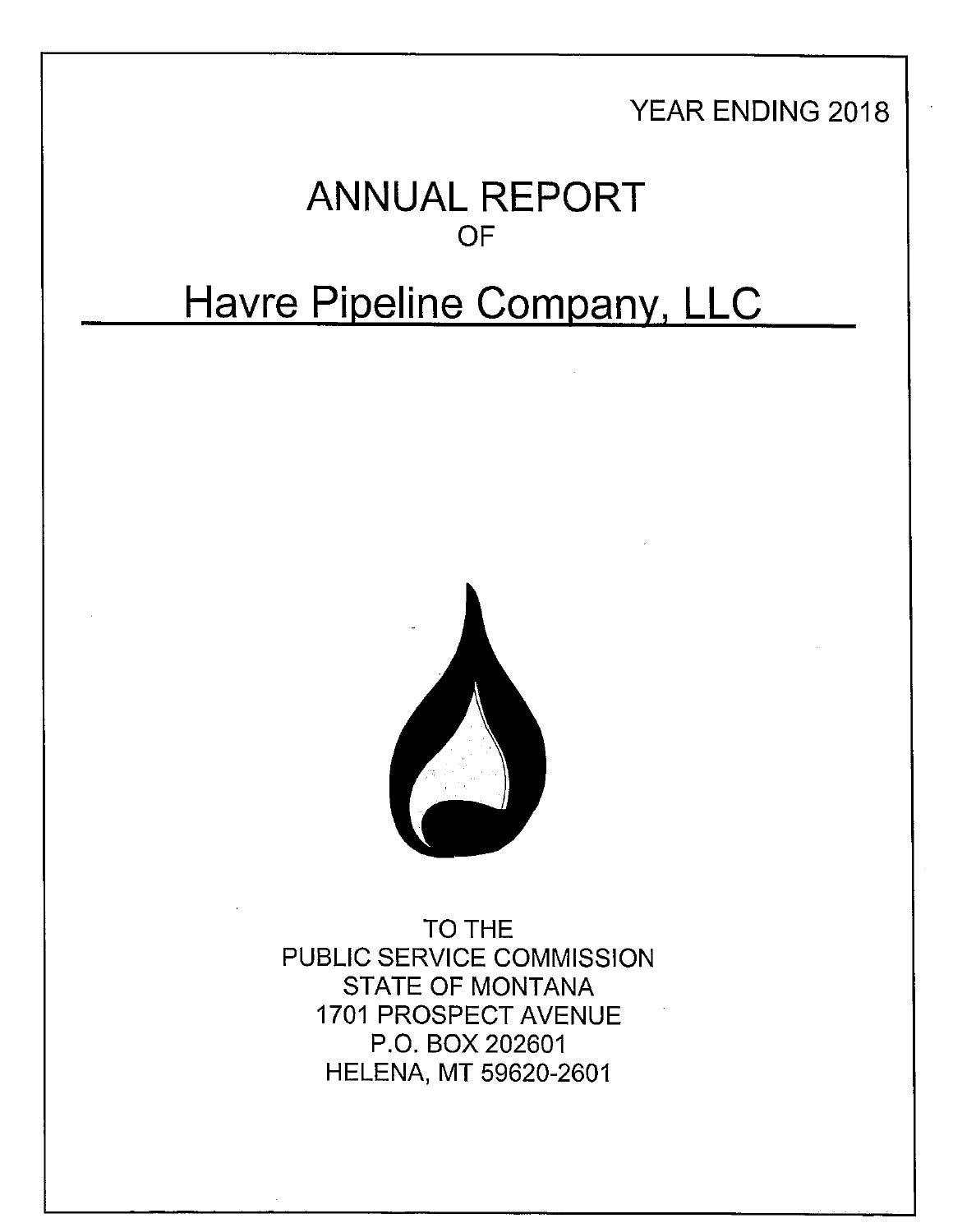### **Havre Pipeline Company, LLC Annual Report**

 $\hat{\boldsymbol{\beta}}$ 

 $\sim$ 

 $\ddot{\phantom{1}}$ 

#### Table of Contents

| Description                                         |                | Schedule |
|-----------------------------------------------------|----------------|----------|
| Identification                                      |                | 1        |
| <b>Board of Directors</b>                           | not applicable | 2        |
| Officers                                            |                | 3        |
| Corporate Structure                                 | not applicable | 4        |
| <b>Corporate Allocations</b>                        | not applicable | 5        |
| Affiliate Transactions - To the Utility             |                | 6        |
| Affiliate Transactions - By the Utility             | not applicable | 7        |
| Montana Utility Income Statement                    |                | 8        |
| Montana Revenues                                    |                | 9        |
| Montana Operation and Maintenance Expenses          |                | 10       |
| Montana Taxes Other Than Income                     |                | 11       |
| <b>Payments for Services</b>                        |                | 12       |
| Political Action Committees/Political Contributions | not applicable | 13       |
| <b>Pension Costs</b>                                | not applicable | 14       |
| <b>Other Post Employment Benefits</b>               | not applicable | 15       |
| Top Ten Montana Compensated Employees               | not applicable | 16       |
| Top Five Corporate Compensated Employees            | not applicable | 17       |
| <b>Balance Sheet</b>                                |                | 18       |

continued on next page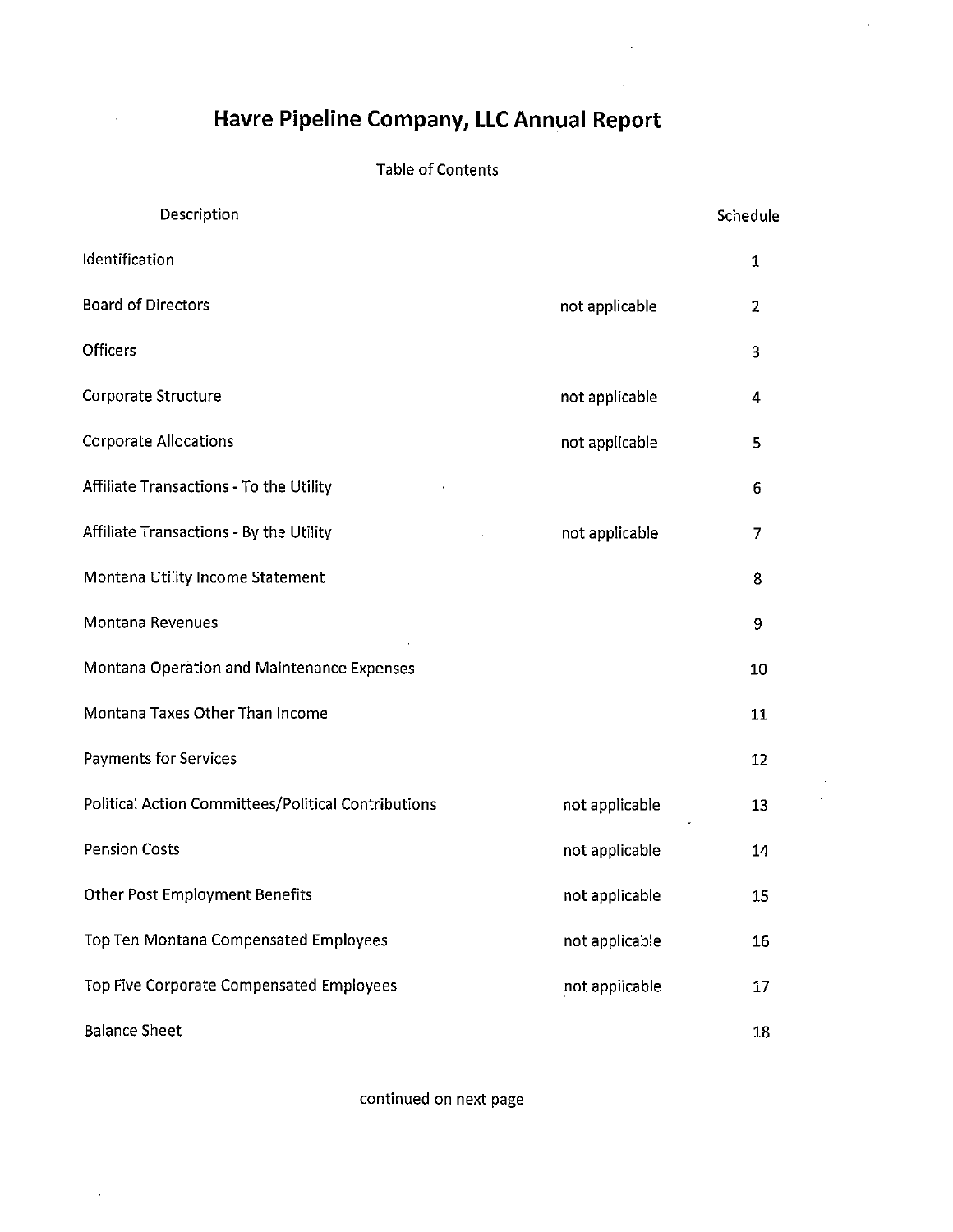| Description                                         |                | Schedule |
|-----------------------------------------------------|----------------|----------|
| Montana Plant in Service                            |                | 19       |
| <b>Montana Depreciation Summary</b>                 |                | 20       |
| Montana Materials and Supplies                      |                | 21       |
| Montana Regulatory Capital Structure                |                | 22       |
| <b>Statement of Cash Flows</b>                      |                | 23       |
| Long Term Debt                                      | not applicable | 24       |
| <b>Preferred Stock</b>                              | not applicable | 25       |
| <b>Common Stock</b>                                 | not applicable | 26       |
| Montana Earned Rate of Return                       |                | 27       |
| Montana Composite Statistics                        |                | 28       |
| Montana Customer Information                        |                | 29       |
| Montana Employee Counts                             | not applicable | 30       |
| Montana Construction Budget                         |                | 31       |
| Transmission, Distribution and Storage Systems      |                | 32       |
| Sources of Gas Supply                               |                | 33       |
| MT Conservation and Demand Side Mgmt. Programs      | not applicable | 34       |
| Montana Consumption and Revenues                    |                | 35       |
| Natural Gas Universal System Benefits Programs      | not applicable | 36a      |
| Montana Conservation and Demand Side Mgmt. Programs | not applicable | 36b      |

 $\sim 10^{-10}$ 

 $\sim 10^{11}$  km s  $^{-1}$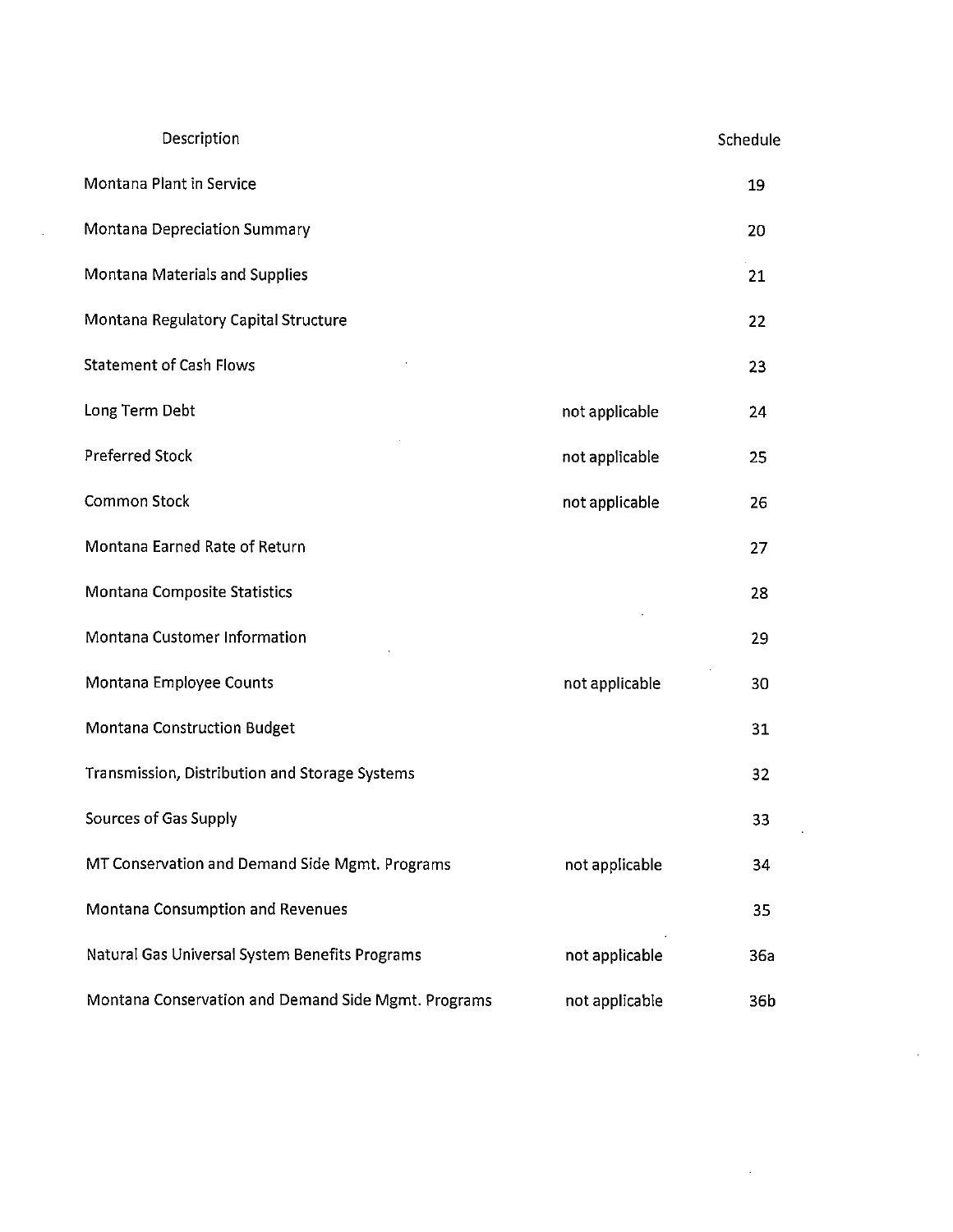| Sch. 1                            | <b>IDENTIFICATION</b>                                                                                                                                                                                             |                                                   |
|-----------------------------------|-------------------------------------------------------------------------------------------------------------------------------------------------------------------------------------------------------------------|---------------------------------------------------|
| 1<br>$\overline{\mathbf{c}}$<br>3 | Legal Name of Respondent:                                                                                                                                                                                         | Havre Pipeline Company, LLC                       |
| 4<br>5                            | Name Under Which Respondent Does Business:                                                                                                                                                                        | Havre Pipeline Company, LLC                       |
| $\frac{6}{7}$                     | Date Utility Service First Offered in Montana:                                                                                                                                                                    | 10/1/1995                                         |
| 8<br>9                            | Person Responsible for Report:                                                                                                                                                                                    | Crystal D. Lail                                   |
| 10 <sup>°</sup><br>11             | Telephone Number for Report Inquiries:                                                                                                                                                                            | (406) 497-2759                                    |
| 12<br>13<br>14                    | Address for Correspondence Concerning Report:                                                                                                                                                                     | 11 East Park Street<br>Butte, MT 59701            |
| 15<br>16                          |                                                                                                                                                                                                                   |                                                   |
| 17<br>21                          | 18 Control Over Respondent:<br>19 If direct control over respondent is held by another entity, provide below the name, address,<br>20 means by which control is held and percent ownership of controlling entity: |                                                   |
|                                   | 22 1a. Name and address of the controlling organization or person:                                                                                                                                                |                                                   |
| 23<br>24                          |                                                                                                                                                                                                                   | NorthWestern Corporation<br>3010 West 69th Street |
| 25                                |                                                                                                                                                                                                                   | Sioux Falls, SD 57108                             |
| 26                                |                                                                                                                                                                                                                   |                                                   |
| 27<br>28                          | 1b. Means of which control was held:                                                                                                                                                                              | Managing Member                                   |
| 30 <sub>l</sub>                   | 29 1c. Percent Ownership                                                                                                                                                                                          | 94.99%                                            |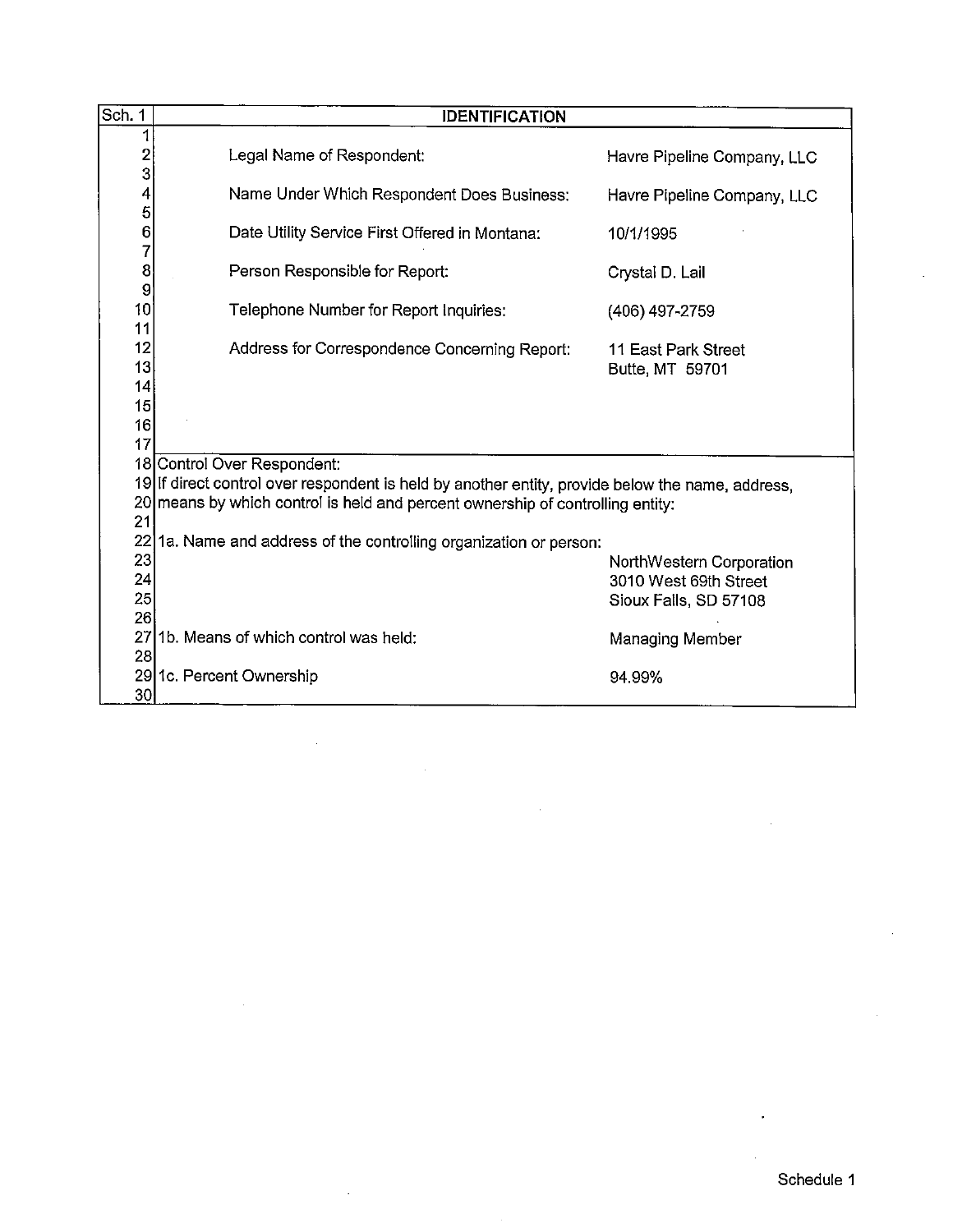| Sch.3                                        | <b>OFFICERS</b>                                   |                       |                                    |  |  |  |
|----------------------------------------------|---------------------------------------------------|-----------------------|------------------------------------|--|--|--|
| 厦                                            | <b>Title</b>                                      | Department Supervised | Name                               |  |  |  |
| $\mathbf{1}$                                 |                                                   |                       |                                    |  |  |  |
| $\frac{2}{3}$                                |                                                   |                       |                                    |  |  |  |
| $\overline{4}$                               | President                                         |                       | Michael Cashell                    |  |  |  |
|                                              |                                                   |                       |                                    |  |  |  |
| $\begin{bmatrix} 5 \\ 6 \\ 7 \end{bmatrix}$  | Vice President                                    |                       | Bleau LaFave<br>$\hat{\mathbf{r}}$ |  |  |  |
|                                              | Vice President                                    |                       |                                    |  |  |  |
| $\frac{8}{9}$                                |                                                   |                       | Marc Mullowney                     |  |  |  |
| 10 <sub>1</sub>                              | Treasurer                                         |                       | Crystal Lail                       |  |  |  |
| 11                                           |                                                   |                       |                                    |  |  |  |
| 12                                           | Secretary                                         |                       | Tim Olson                          |  |  |  |
| 13<br>14                                     | Assistant Secretary                               |                       |                                    |  |  |  |
| 15                                           |                                                   |                       | Emily Larkin                       |  |  |  |
| 16                                           |                                                   |                       |                                    |  |  |  |
| 17                                           |                                                   |                       |                                    |  |  |  |
| 18<br>19                                     |                                                   |                       |                                    |  |  |  |
|                                              |                                                   |                       |                                    |  |  |  |
| $\begin{bmatrix} 20 \\ 21 \end{bmatrix}$     |                                                   |                       |                                    |  |  |  |
| $\begin{bmatrix} 22 \\ 23 \end{bmatrix}$     |                                                   |                       |                                    |  |  |  |
|                                              |                                                   |                       |                                    |  |  |  |
|                                              |                                                   |                       |                                    |  |  |  |
|                                              |                                                   |                       |                                    |  |  |  |
|                                              |                                                   |                       |                                    |  |  |  |
|                                              |                                                   |                       |                                    |  |  |  |
| 24<br>25<br>26<br>27<br>28<br>29<br>30<br>31 |                                                   |                       |                                    |  |  |  |
|                                              |                                                   |                       |                                    |  |  |  |
|                                              |                                                   |                       |                                    |  |  |  |
| $\begin{vmatrix} 32 \\ 33 \end{vmatrix}$     |                                                   |                       |                                    |  |  |  |
| 34                                           |                                                   |                       |                                    |  |  |  |
| 35                                           |                                                   |                       |                                    |  |  |  |
| $\begin{array}{c} 36 \\ 37 \end{array}$      |                                                   |                       |                                    |  |  |  |
| 38                                           |                                                   |                       |                                    |  |  |  |
| 39                                           |                                                   |                       |                                    |  |  |  |
| 40                                           |                                                   |                       |                                    |  |  |  |
| 41                                           |                                                   |                       |                                    |  |  |  |
| $\begin{bmatrix} 42 \\ 43 \end{bmatrix}$     |                                                   |                       |                                    |  |  |  |
| 44                                           |                                                   |                       |                                    |  |  |  |
| 45                                           |                                                   |                       |                                    |  |  |  |
| 46                                           |                                                   |                       |                                    |  |  |  |
| 47                                           |                                                   |                       |                                    |  |  |  |
| 48<br>49                                     |                                                   |                       |                                    |  |  |  |
| 50                                           |                                                   |                       |                                    |  |  |  |
| 51                                           |                                                   |                       |                                    |  |  |  |
| 52                                           |                                                   |                       |                                    |  |  |  |
| 53<br>54                                     |                                                   |                       |                                    |  |  |  |
| 55                                           |                                                   |                       |                                    |  |  |  |
| 56                                           |                                                   |                       |                                    |  |  |  |
| 57                                           |                                                   |                       |                                    |  |  |  |
| 58                                           |                                                   |                       |                                    |  |  |  |
|                                              | Reflects active officers as of December 31, 2018. |                       |                                    |  |  |  |
|                                              |                                                   | $\sim$ $ \sim$        |                                    |  |  |  |
|                                              |                                                   |                       |                                    |  |  |  |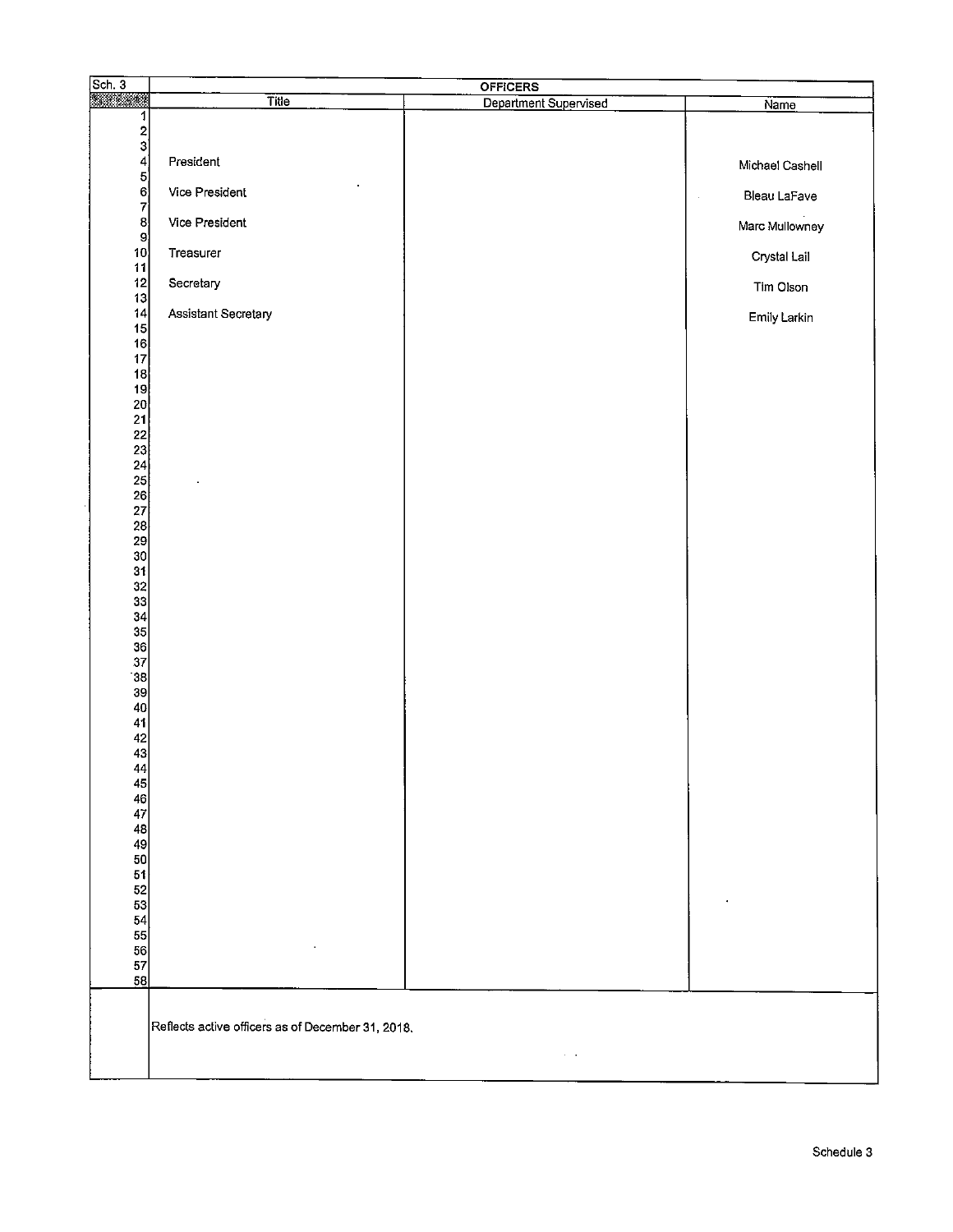| Sch. 6          | AFFILIATE TRANSACTIONS - PRODUCTS & SERVICES PROVIDED TO UTILITY |                                |                           |             |                         |                               |  |  |
|-----------------|------------------------------------------------------------------|--------------------------------|---------------------------|-------------|-------------------------|-------------------------------|--|--|
|                 |                                                                  |                                |                           | Charges     | % of Total              | Charges                       |  |  |
| W.              | <b>Affiliate Name</b>                                            | <b>Products &amp; Services</b> | Method to Determine Price | to Utility  | Affil. Rev.             | to MT Utility                 |  |  |
|                 |                                                                  |                                |                           |             |                         |                               |  |  |
|                 | <b>Nonutility Subsidiaries</b>                                   |                                |                           |             |                         |                               |  |  |
|                 |                                                                  |                                |                           |             |                         |                               |  |  |
|                 | 4 Total Nonutility Subsidiaries                                  |                                |                           | \$0l        |                         | \$0                           |  |  |
|                 | 5 Total Nonutility Subsidiaries Revenues                         |                                |                           |             |                         |                               |  |  |
|                 |                                                                  |                                |                           |             |                         |                               |  |  |
|                 |                                                                  |                                |                           |             |                         |                               |  |  |
|                 |                                                                  |                                |                           |             |                         |                               |  |  |
| 9               | <b>Utility Subsidiaries</b>                                      |                                |                           |             |                         |                               |  |  |
|                 | 10 NorthWestern Corporation                                      | Management Services            | Negotiated Contract Rate  | \$500,400   |                         | \$500,400                     |  |  |
|                 | 11 NorthWestern Corporation                                      | Labor Cost                     | Actual Expense            | 1,226,746   |                         | 1,226,746                     |  |  |
| 12 <sup>1</sup> |                                                                  |                                |                           |             |                         |                               |  |  |
|                 | 13 Total Utility Subsidiaries                                    | \$1,727,146                    |                           | \$1,727,146 |                         |                               |  |  |
|                 | 14 Total Utility Subsidiaries Revenues                           |                                |                           |             |                         | <u> 1999 - Johann Stoffen</u> |  |  |
|                 | <b>15 TOTAL AFFILIATE TRANSACTIONS</b>                           |                                |                           |             | and the substantial and | \$1,727,146                   |  |  |

 $\bar{z}$ 

 $\ddot{\phantom{a}}$ 

 $\ddot{\phantom{a}}$ 

 $\epsilon$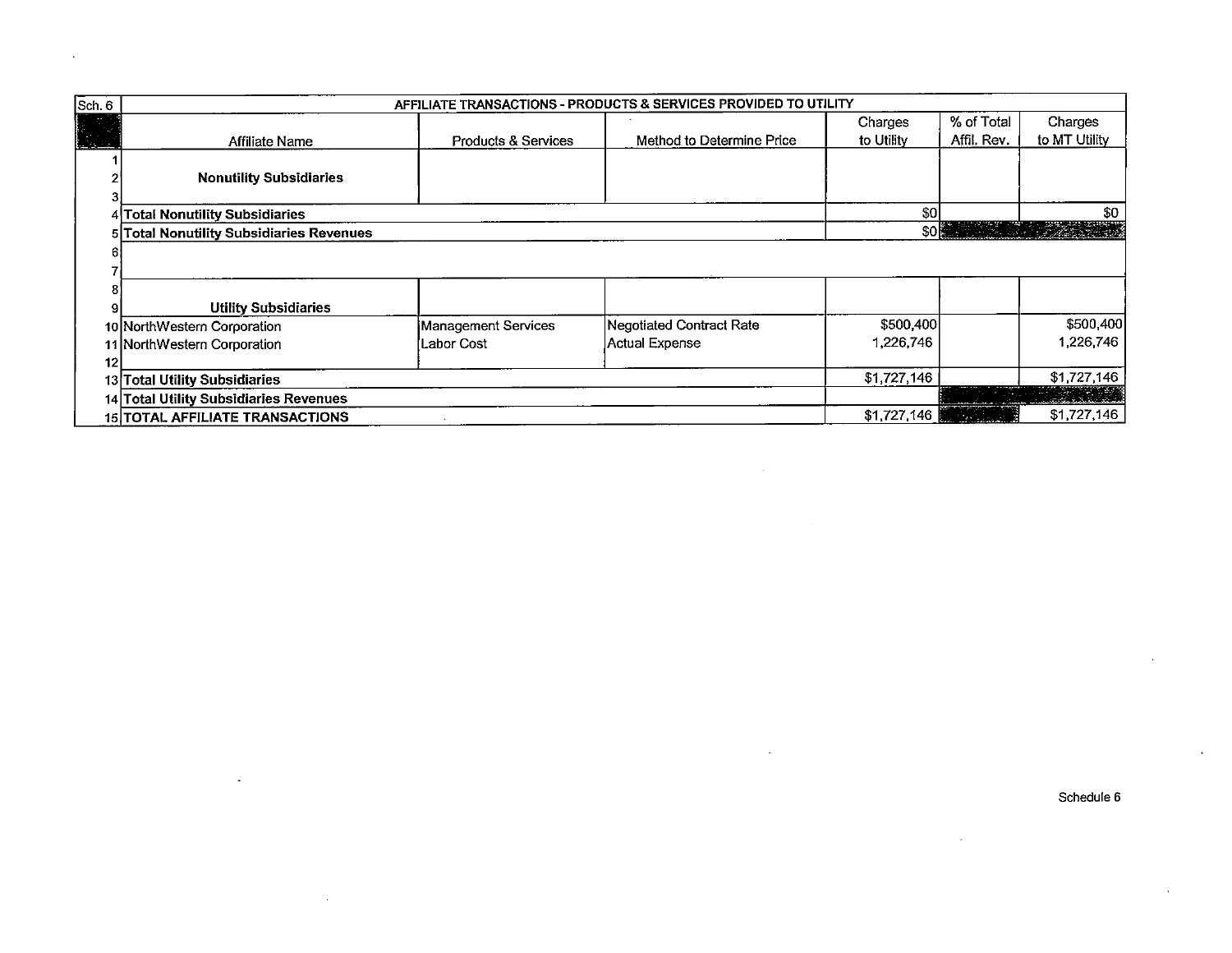| Sch. 8         | MONTANA UTILITY INCOME STATEMENT - HAVRE PIPELINE CO., LLC |                                         |            |           |    |           |           |  |
|----------------|------------------------------------------------------------|-----------------------------------------|------------|-----------|----|-----------|-----------|--|
|                |                                                            |                                         |            | This Year |    | Last Year |           |  |
|                |                                                            | Account Number & Title                  |            | Montana   |    | Montana   | % Change  |  |
|                |                                                            |                                         |            |           |    |           |           |  |
| $\overline{c}$ |                                                            | 400 Operating Revenues                  | $\pmb{\$}$ | 3,117,455 | \$ | 3,411,904 | $-8.63%$  |  |
| 3              |                                                            |                                         |            |           |    |           |           |  |
|                |                                                            | 4 Total Operating Revenues              |            | 3,117,455 |    | 3,411,904 | $-8.63%$  |  |
| 5              |                                                            |                                         |            |           |    |           |           |  |
| 6              |                                                            | <b>Operating Expenses</b>               |            |           |    |           |           |  |
| 7              |                                                            |                                         |            |           |    |           |           |  |
| 8              |                                                            | 401 Operation Expense                   |            | 2,206,848 |    | 2,211,693 | $-0.22%$  |  |
| 9              |                                                            | 402 Maintenance Expense                 |            | 425,980   |    | 856,386   | $-50.26%$ |  |
| 10             |                                                            | 403 Depreciation Expense                |            | 414.993   |    | 245,071   | 69.34%    |  |
| 11             |                                                            | 404-405 Amort. & Depletion of Gas Plant |            | 1,810     |    | 1,810     | 0.00%     |  |
| 12             |                                                            | 406 Amort. of Plant Acquisition Adj.    |            |           |    |           |           |  |
| 13             |                                                            | 407.3 Regulatory Amortizations - Debit  |            |           |    |           |           |  |
| 14             |                                                            | 407.4 Regulatory Amortizations - Credit |            |           |    |           |           |  |
| 15             |                                                            | 408.1 Taxes Other Than Income Taxes     |            | 642.344   |    | 412,380   | 55.77%    |  |
| 16             |                                                            | 409.1 Income Taxes-Federal              |            |           |    |           |           |  |
| 17             |                                                            | -Other                                  |            |           |    |           |           |  |
| 18             |                                                            | 410.1 Deferred Income Taxes-Dr.         |            |           |    |           |           |  |
| 19             |                                                            | 411.1 Deferred Income Taxes-Cr.         |            |           |    |           |           |  |
| 20             |                                                            | 411.4 Investment Tax Credit Adj.        |            |           |    |           |           |  |
| 21             |                                                            |                                         |            |           |    |           |           |  |
|                |                                                            | 22 Total Operating Expenses             |            | 3,691,975 |    | 3,727,340 | $-0.95%$  |  |
|                |                                                            | 23 NET OPERATING INCOME                 | \$         | (574,520) | \$ | (315,436) | $-82.14%$ |  |
|                |                                                            |                                         |            |           |    |           |           |  |

 $\sim$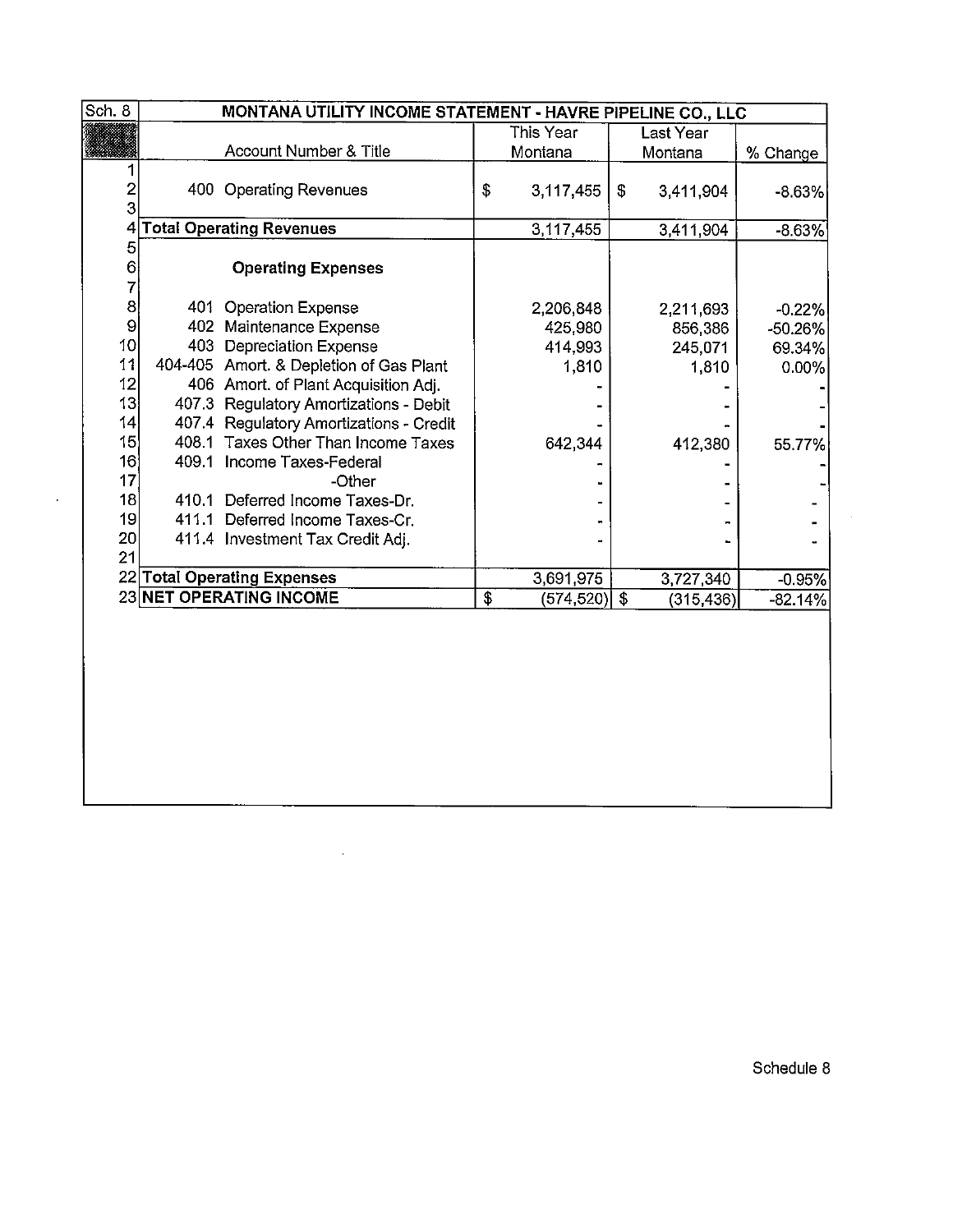| Sch. 9          | MONTANA REVENUES - HAVRE PIPELINE CO., LLC |    |           |    |           |           |  |  |
|-----------------|--------------------------------------------|----|-----------|----|-----------|-----------|--|--|
|                 |                                            |    |           |    | Last Year |           |  |  |
|                 | Account Number & Title                     |    | This Year |    | Montana   | % Change  |  |  |
| 1               |                                            |    |           |    |           |           |  |  |
| $\overline{c}$  | <b>Core Distribution Business Units</b>    |    |           |    |           |           |  |  |
| 3               | (DBUs)                                     |    |           |    |           |           |  |  |
| 4               | 440 Residential                            | \$ | 26,175    | \$ | 20,882    | 25.35%    |  |  |
| 5               | 442.1 Commercial                           |    | 5,682     |    | 4,412     | 28.79%    |  |  |
| 6               | 442.2 Industrial Firm                      |    |           |    |           |           |  |  |
| 7               | 445 Public Authorities                     |    |           |    |           |           |  |  |
| 8               | 448 Interdepartmental Sales                |    |           |    |           |           |  |  |
| 9               | 491.2 CNG Station                          |    |           |    |           |           |  |  |
| 10              |                                            |    |           |    |           |           |  |  |
| 11              | <b>Total Sales to Core DBUs</b>            |    | 31,857    |    | 25,294    | 25.95%    |  |  |
| 12              |                                            |    |           |    |           |           |  |  |
| 13              | 447 Sales for Resale                       |    |           |    |           |           |  |  |
| 14              |                                            |    |           |    |           |           |  |  |
|                 | 15 Total Sales of Natural Gas              |    | 31,857    |    | 25,294    | 25.95%    |  |  |
| 16              |                                            |    |           |    |           |           |  |  |
| 17              | 496.1 Provision for Rate Refunds           |    |           |    |           |           |  |  |
| 18              |                                            |    |           |    |           |           |  |  |
|                 | 19 Total Revenue Net of Rate Refunds       |    | 31,857    |    | 25,294    | 25.95%    |  |  |
| 20              |                                            |    |           |    |           |           |  |  |
| 21              | 489.1 Gathering                            |    | 1762,849  |    | 1,918,327 | $-8.10%$  |  |  |
| 22              | 489.2 Transmission                         |    | 1.131,966 |    | 1,235,369 | $-8.37%$  |  |  |
| 23              |                                            |    |           |    |           |           |  |  |
|                 | 24 Total Revenues From Transportation      |    | 2,894,815 |    | 3,153,696 | $-8.21%$  |  |  |
| 25              |                                            |    |           |    |           |           |  |  |
| 26              | Miscellaneous Revenues                     |    | 190,783   |    | 232,914   | $-18.09%$ |  |  |
| 27              |                                            |    |           |    |           |           |  |  |
|                 | 28 Total Other Operating Revenue           |    | 190,783   |    | 232,914   | $-18.09%$ |  |  |
|                 | 29 TOTAL OPERATING REVENUE                 | \$ | 3,117,455 | \$ | 3,411,904 | $-8.63%$  |  |  |
| 30 <sub>2</sub> |                                            |    |           |    |           |           |  |  |
| 31              |                                            |    |           |    |           |           |  |  |
| 32              |                                            |    |           |    |           |           |  |  |
| 33              |                                            |    |           |    |           |           |  |  |
| 34              |                                            |    |           |    |           |           |  |  |
| 35              |                                            |    |           |    |           |           |  |  |
| 36              |                                            |    |           |    |           |           |  |  |
| 37              |                                            |    |           |    |           |           |  |  |

 $\sim 10^7$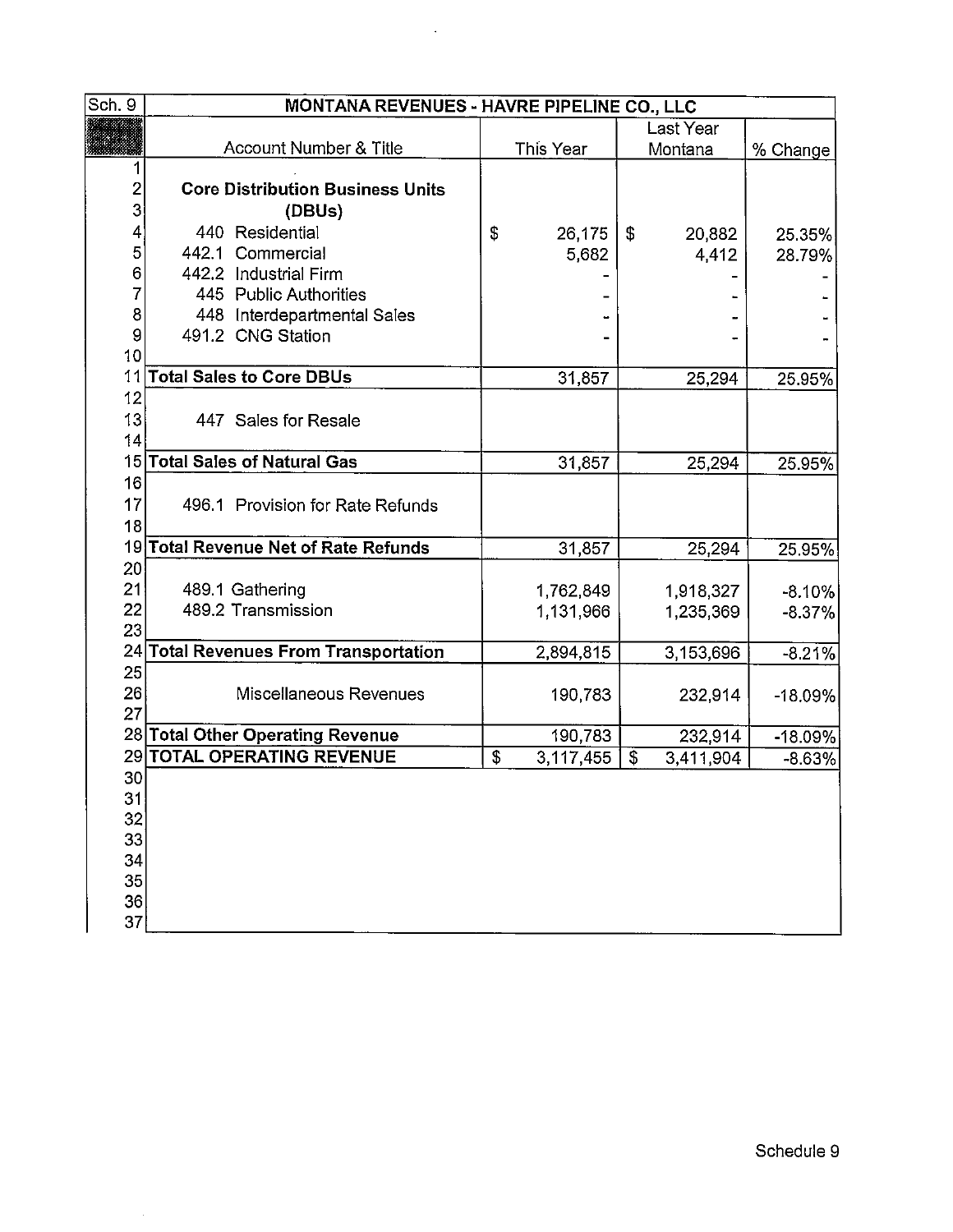|     | Sch. 10 MONTANA OPERATION & MAINTENANCE EXPENSES - HAVRE PIPELINE CO., LLC |           |                   |                          |  |  |
|-----|----------------------------------------------------------------------------|-----------|-------------------|--------------------------|--|--|
|     |                                                                            | This Year | Last Year         |                          |  |  |
|     | Account Number & Title                                                     | Montana   | Montana           | % Change                 |  |  |
|     | <b>Gas Raw Materials</b>                                                   |           |                   |                          |  |  |
| 2   | <b>Gas Raw Materials-Operation</b>                                         |           |                   |                          |  |  |
| 3   | 728 Liquefied Petroleum Gas                                                | \$        | \$                |                          |  |  |
| 4   | 735 Miscellaneous Production Expenses                                      |           |                   |                          |  |  |
| 5   | <b>Total Operation-Gas Raw Materials</b>                                   |           |                   |                          |  |  |
| 6   |                                                                            |           |                   |                          |  |  |
| 7   | <b>Gas Raw Materials-Maintenance</b>                                       |           |                   |                          |  |  |
| 8   | 741 Structures & Improvements                                              |           |                   |                          |  |  |
| 9   | <b>Total Maintenance-Gas Raw Materials</b>                                 |           | ÷                 | $\overline{\phantom{0}}$ |  |  |
| 10  | <b>Total Gas Raw Materials</b>                                             |           |                   |                          |  |  |
| 11  | <b>Production Expenses</b>                                                 |           |                   |                          |  |  |
| 12  |                                                                            |           |                   |                          |  |  |
|     | 13 Production Maintenance                                                  |           |                   |                          |  |  |
| 4   | Maint. of Gathering Structures<br>762                                      |           |                   |                          |  |  |
| 15  | 763 Maint. of Producing Gas Wells                                          |           |                   |                          |  |  |
| 16  | 764 Maint. of Field Lines                                                  | 44,696    |                   |                          |  |  |
| 17  | 765 Maint. of Field Compressor Stations                                    | 306,267   | 65,386<br>662,114 | $-31.64%$<br>$-53.74%$   |  |  |
| 18  | 766 Maint. of Field Meas. & Reg. Stations                                  | 1,049     | (3,036)           | 134.55%                  |  |  |
| 19  | 767 Maint. of Purification Equipment                                       | 62,480    | 73,365            | $-14.84%$                |  |  |
| 20  | 769<br>Maint. of Other Equipment                                           |           |                   |                          |  |  |
| 21  | <b>Total Maintenance - Production</b>                                      | 414,492   | 797,829           | $-48.05%$                |  |  |
| 22  |                                                                            |           |                   |                          |  |  |
|     | 23 Production & Gathering-Operation                                        |           |                   |                          |  |  |
| 24  | 750 Supervision & Engineering                                              | 13,848    | 16,740            | $-17.28%$                |  |  |
| 25  | Maps & Records<br>751                                                      |           |                   |                          |  |  |
| 26  | 752<br>Gas Wells Expenses                                                  |           |                   |                          |  |  |
| 27  | 753<br><b>Field Lines Expenses</b>                                         | 25,931    | 14,975            | 73.16%                   |  |  |
| 28  | 754<br>Field Compressor Station Expense                                    | 519,313   | 436,236           | 19.04%                   |  |  |
| 29  | 755<br>Field Comp. Station Fuel & Power                                    |           |                   |                          |  |  |
| 30  | 756<br>Field Meas. & Reg. Station Expense                                  | 333,081   | 272,737           | 22.13%                   |  |  |
| 31  | 757<br>Dehydration Expense                                                 | 91,108    | 83,733            | 8.81%                    |  |  |
| 32  | 758<br>Gas Well Royalties                                                  |           |                   |                          |  |  |
| 33  | 759<br>Other Expenses                                                      | 116,837   | 124,713           | $-6.32%$                 |  |  |
| 34  | 760<br>Rents                                                               |           |                   |                          |  |  |
| 35] | <b>Total Oper -Production &amp; Gathering</b>                              | 1,100,118 | 949,134           | 15.91%                   |  |  |
| 36  |                                                                            |           |                   |                          |  |  |
| 37  | Other Gas Supply Expense-Operation                                         |           |                   |                          |  |  |
| 38  | NG Wellhead Purchases<br>800                                               |           |                   |                          |  |  |
| 39  | 803<br><b>NG Transmission Line Purchases</b>                               |           |                   |                          |  |  |
| 40  | 805<br>Other Gas Purchases                                                 |           |                   |                          |  |  |
| 41  | 805<br>Purchased Gas Cost Adjustments                                      |           |                   |                          |  |  |
| 42  | 805<br>Incremental Gas Cost Adjustments                                    |           |                   |                          |  |  |
| 43  | 805<br>Deferred Gas Cost Adjustments                                       |           |                   |                          |  |  |
| 44  | 806<br><b>Exchange Gas</b>                                                 |           |                   |                          |  |  |
| 45  | 807<br>Well Expenses-Purchased Gas                                         | 17,417    | 20,654            | $-15.67%$                |  |  |
| 46  | 807<br>Purch. Gas Meas. Stations-Oper.                                     |           |                   |                          |  |  |
| 47  | 807<br>Purch. Gas Meas. Stations-Maint.                                    |           |                   |                          |  |  |
| 48  | 807<br>Purch, Gas Calculations Expenses                                    |           |                   |                          |  |  |
| 49  | 808<br>Other Purchased Gas Expenses                                        |           |                   |                          |  |  |
| 50  | 808<br>Gas Withdrawn from Storage -Dr.                                     |           |                   |                          |  |  |
| 51  | 809<br>Gas Delivered to Storage -Cr.                                       |           |                   |                          |  |  |
| 52  | 810<br>Gas Used-Comp. Station Fuel-Cr.                                     |           |                   |                          |  |  |
| 53  | 811<br>Gas Used-Products Extraction-Cr.                                    |           |                   |                          |  |  |
| 54  | 812<br>Gas Used-Other Utility Oper.-Cr.                                    |           |                   |                          |  |  |
| 55  | 813<br>Other Gas Supply Expenses                                           |           |                   |                          |  |  |
|     | 56 Total Other Gas Supply Expenses                                         | 17,417    | 20,654            | $-15.67%$                |  |  |
| 57  | <b>Total Production Expenses</b>                                           | 1,532,027 | 1,767,617         | $-13.33%$                |  |  |

 $\mathcal{L}^{(1)}$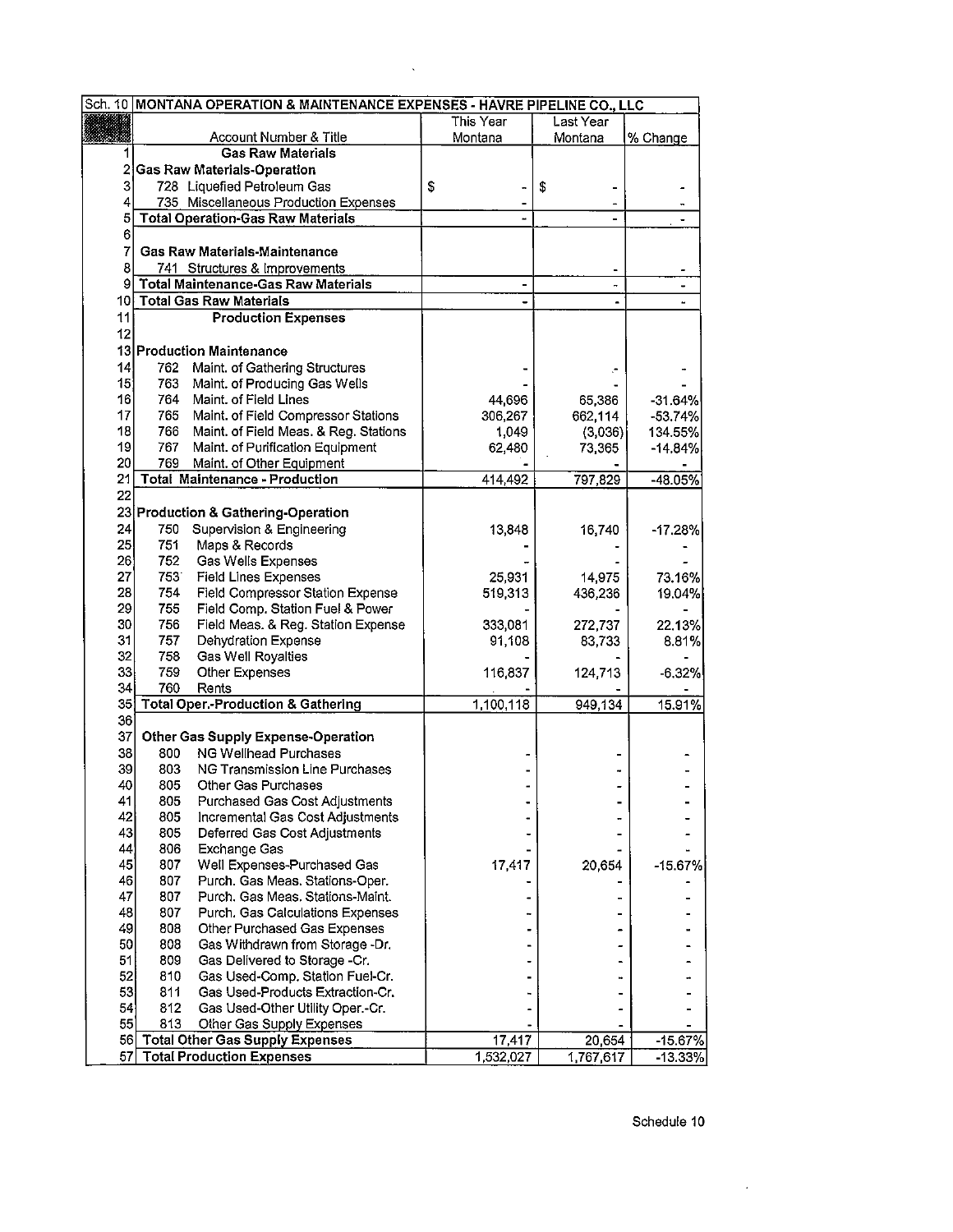|          |            | Sch. 10 MONTANA OPERATION & MAINTENANCE EXPENSES - HAVRE PIPELINE CO., LLC |           |                          |             |
|----------|------------|----------------------------------------------------------------------------|-----------|--------------------------|-------------|
|          |            |                                                                            | This Year | Last Year                |             |
|          |            | Account Number & Title                                                     | Montana   | Montana                  | % Change    |
| 1        |            | <b>Storage Expenses</b>                                                    |           |                          |             |
| 2        |            |                                                                            |           |                          |             |
| 3        |            | <b>Underground Storage-Operation</b>                                       |           |                          |             |
| 4        | 814.       | Supervision & Engineering                                                  |           |                          |             |
| 5        | 815        | Maps & Records                                                             |           |                          |             |
| 6        | 816        | Wells                                                                      |           |                          |             |
| 7        | 817        | Lines                                                                      |           |                          |             |
| 8        | 818        | <b>Compressor Station</b>                                                  |           |                          |             |
| 9        | 819        | <b>Compressor Station Fuel &amp; Power</b>                                 |           |                          |             |
| 10       | 820        | Measuring & Regulating Station                                             |           |                          |             |
| 11       | 821        | Purification                                                               |           |                          |             |
| 12       | 824        | Other Expenses                                                             |           |                          |             |
| 13       | 825        | Storage Well Royalties                                                     |           |                          |             |
| 14       | 826        | Rents                                                                      |           |                          |             |
|          |            | 15 Total Operation-Underground Storage                                     |           | ۰                        |             |
| 16       |            |                                                                            |           |                          |             |
| 17       |            | <b>Underground Storage-Maintenance</b>                                     |           |                          |             |
| 18       | 830        | Supervision & Engineering                                                  |           |                          |             |
| 19       | 831        | Structures & Improvements<br>Reservoirs & Wells                            |           |                          |             |
| 20       | 832        |                                                                            |           |                          |             |
| 21       | 833        | Lines                                                                      |           |                          |             |
| 22<br>23 | 834        | <b>Compressor Station Equipment</b>                                        |           |                          |             |
| 24       | 835        | Meas. & Reg. Station Equipment                                             |           |                          |             |
| 25       | 836<br>837 | <b>Purification Equipment</b><br>Other Equipment                           |           |                          |             |
|          |            | 26 Total Maintenance-Underground Storage                                   |           |                          |             |
|          |            | 27 Total Underground Storage Expenses                                      |           | $\overline{\phantom{a}}$ |             |
| 28       |            | <b>Transmission Expenses</b>                                               |           |                          |             |
|          |            | 29 Transmission-Operation                                                  |           |                          |             |
| 30       | 850        | Supervision & Engineering                                                  | 44,237    |                          |             |
| 31       | 851        | System Control & Load Dispatching                                          |           | 45,499                   | $-2.77%$    |
|          | 852        | Communications System Expenses                                             |           |                          |             |
| 32       | 853        | Compressor Station Labor & Expense                                         | 213,914   | 269,947                  | -20.76%     |
| 33       | 855        | Other Fuel & Power for Comp. Stat.                                         |           |                          |             |
| 34       | 856        | Mains                                                                      | 1,301     | 3,091                    | $-57.91%$   |
| 35       | 857        | Measuring & Regulating Station                                             | 73,466    | 56,668                   | 29.64%      |
| 36       | 858        | Transmission & Comp.-By Others                                             |           |                          |             |
| 37       | 859        | <b>Other Expenses</b>                                                      | 756,246   | 867,632                  | $-12.84%$   |
| 38       | 860        | Rents                                                                      |           |                          |             |
|          |            | 39 Total Operation-Transmission                                            | 1,089,164 | 1,242,837                | $-12.36%$   |
| 40       |            | <b>Transmission-Maintenance</b>                                            |           |                          |             |
| 41       | 861        | Supervision & Engineering                                                  |           |                          |             |
| 42       | 862        | Structures & Improvements                                                  |           |                          |             |
| 43       | 863        | Mains                                                                      | 3,781     | 2,045                    | 84.89%      |
| 44       | 864        | <b>Compressor Station Equipment</b>                                        |           | 51,052                   | $-100.00\%$ |
| 45       | 865        | Meas. & Reg. Station Equipment                                             | 7,707     | 5,460                    | 41.15%      |
| 46       | 867        | Other Equipment                                                            |           |                          |             |
|          |            | 47 Total Maintenance-Transmission                                          | 11,488    | 58,557                   | $-80.38%$   |
|          |            | 48 Total Transmission Expenses                                             | 1,100,652 | 1,301,394                | -15.43%     |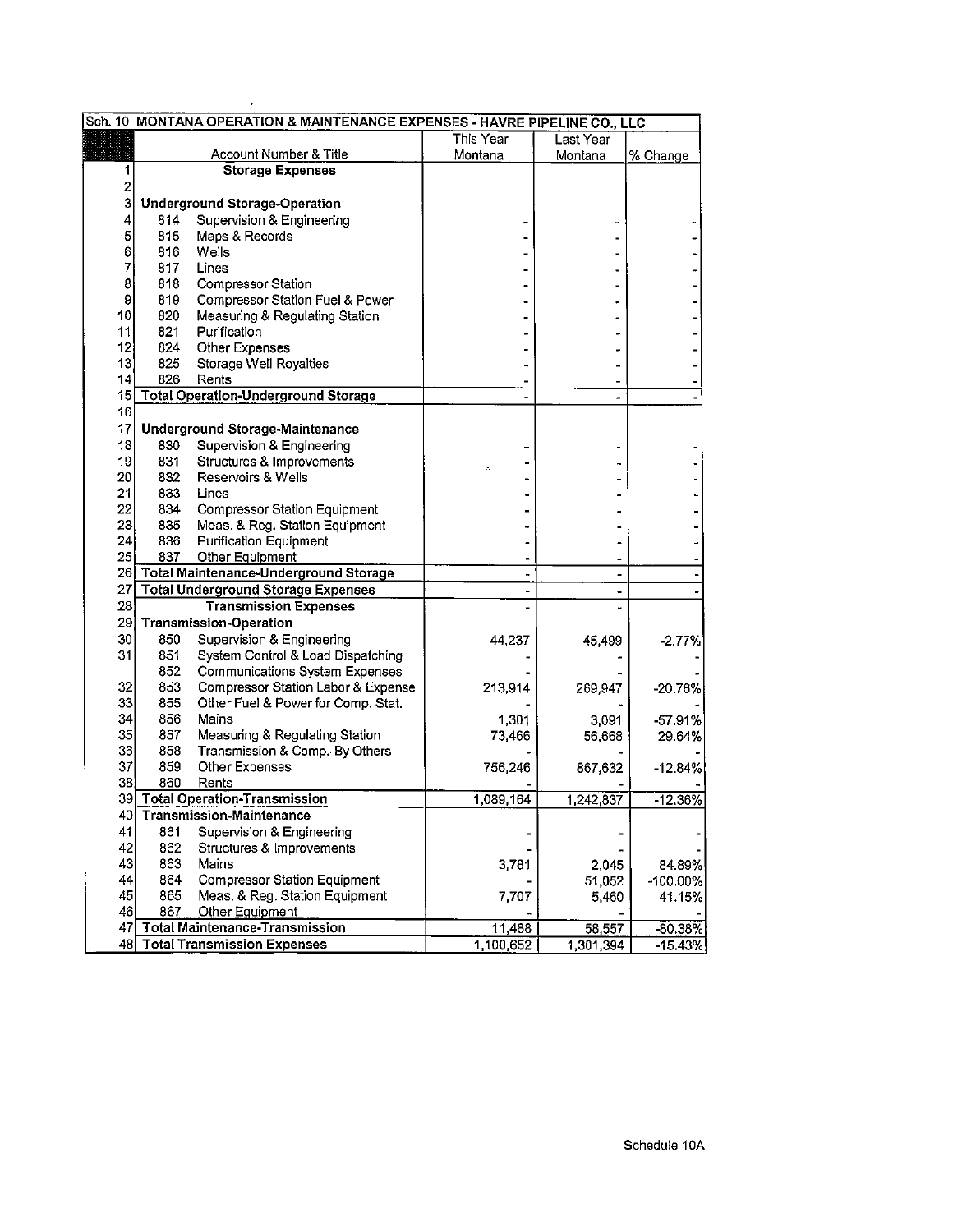|                | Sch. 10 MONTANA OPERATION & MAINTENANCE EXPENSES - HAVRE PIPELINE CO., LLC |                                                    |           |           |          |
|----------------|----------------------------------------------------------------------------|----------------------------------------------------|-----------|-----------|----------|
|                |                                                                            |                                                    | This Year | Last Year |          |
|                |                                                                            | Account Number & Title                             | Montana   | Montana   | % Change |
| 1              |                                                                            | <b>Distribution Expenses</b>                       |           |           |          |
| $\overline{c}$ |                                                                            | <b>Distribution-Operation</b>                      |           |           |          |
| 3              | 870                                                                        | Supervision & Engineering                          |           |           |          |
| 4              |                                                                            | 871 Load Dispatching                               |           |           |          |
| 5              | 872                                                                        | Compressor Station Labor & Expense                 |           |           |          |
| 6              | 873                                                                        | Compressor Station Fuel and Power                  |           |           |          |
| 7              | 874                                                                        | Mains and Services                                 |           |           |          |
| 8              | 875                                                                        | Meas. & Reg. Station-General                       |           |           |          |
| 9              | 876                                                                        | Meas. & Reg. Station-Industrial                    |           |           |          |
| 10,            | 877                                                                        | Meas. & Reg. Station-City Gate                     |           |           |          |
| 11             | 878                                                                        | Meter & House Regulator                            |           |           |          |
| 12             | 879                                                                        | <b>Customer Installations</b>                      |           |           |          |
| 13             | 880                                                                        | Other Expenses                                     |           |           |          |
| 14             | 881                                                                        | Rents                                              |           |           |          |
|                |                                                                            | 15 Total Operation-Distribution                    |           |           |          |
| 16             |                                                                            | <b>Distribution-Maintenance</b>                    |           |           |          |
| 17             | 885                                                                        | Supervision & Engineering                          |           |           |          |
| 18             | 886                                                                        | Structures & Improvements                          |           |           |          |
| 19,            | 887                                                                        | Mains                                              |           |           |          |
| 20             | 889                                                                        | Meas. & Reg. Station Exp.-General                  |           |           |          |
| 21             | 890                                                                        | Meas. & Reg. Station Exp.-Industrial               |           |           |          |
| 22             | 891                                                                        | Meas. & Reg. Station Exp.-City Gate                |           |           |          |
| 23             | 892                                                                        | Services                                           |           |           |          |
| 24             | 893                                                                        | Meters & House Regulators                          |           |           |          |
| 25             |                                                                            | 894 Other Equipment                                |           |           |          |
|                |                                                                            | 26 Total Maintenance-Distribution                  |           |           |          |
|                |                                                                            | 27 Total Distribution Expenses                     |           |           |          |
| 28             |                                                                            | <b>Customer Accounts Expenses</b>                  |           |           |          |
|                |                                                                            | <b>Customer Accounts-Operation</b>                 |           |           |          |
| 29             |                                                                            |                                                    |           |           |          |
| 30             | 901                                                                        | Supervision                                        |           |           |          |
| 31             | 902                                                                        | Meter Reading                                      |           |           |          |
| 32             | 903 -                                                                      | <b>Customer Records &amp; Collection</b>           |           |           |          |
| 33             | 904                                                                        | Uncollectible Accounts                             |           |           |          |
| 34             | 905                                                                        | Miscellaneous Customer Accounts                    |           |           |          |
|                |                                                                            | 35 Total Customer Accounts Expenses                |           |           |          |
| 36             |                                                                            |                                                    |           |           |          |
| 37             |                                                                            | <b>Customer Service &amp; Information Expenses</b> |           |           |          |
| 38I            |                                                                            | <b>Customer Service-Operation</b>                  |           |           |          |
| 39             | 907                                                                        | Supervision                                        |           |           |          |
| 40             | 908                                                                        | <b>Customer Assistance</b>                         |           |           |          |
| 41             | 909                                                                        | Inform. & Instructional Advertising                |           |           |          |
| 42             | 910                                                                        | Misc. Customer Service & Inform.                   |           |           |          |
|                |                                                                            | 43 Total Customer Service & Information Exp.       |           |           |          |
| 44             |                                                                            |                                                    |           |           |          |
| 45             |                                                                            | <b>Sales Expenses</b>                              |           |           |          |
| 46             |                                                                            | Sales-Operation                                    |           |           |          |
| 47             | 911                                                                        | Supervision                                        |           |           |          |
| 48             | 912                                                                        | Demonstrating & Selling                            |           |           |          |
| 49             | 913                                                                        | Advertising                                        |           |           |          |
| 50             | 916                                                                        | Miscellaneous Sales                                |           |           |          |
| 51             |                                                                            | <b>Total Sales Expenses</b>                        |           |           |          |

 $\epsilon$ 

 $\sim 10$ 

 $\mathcal{L}$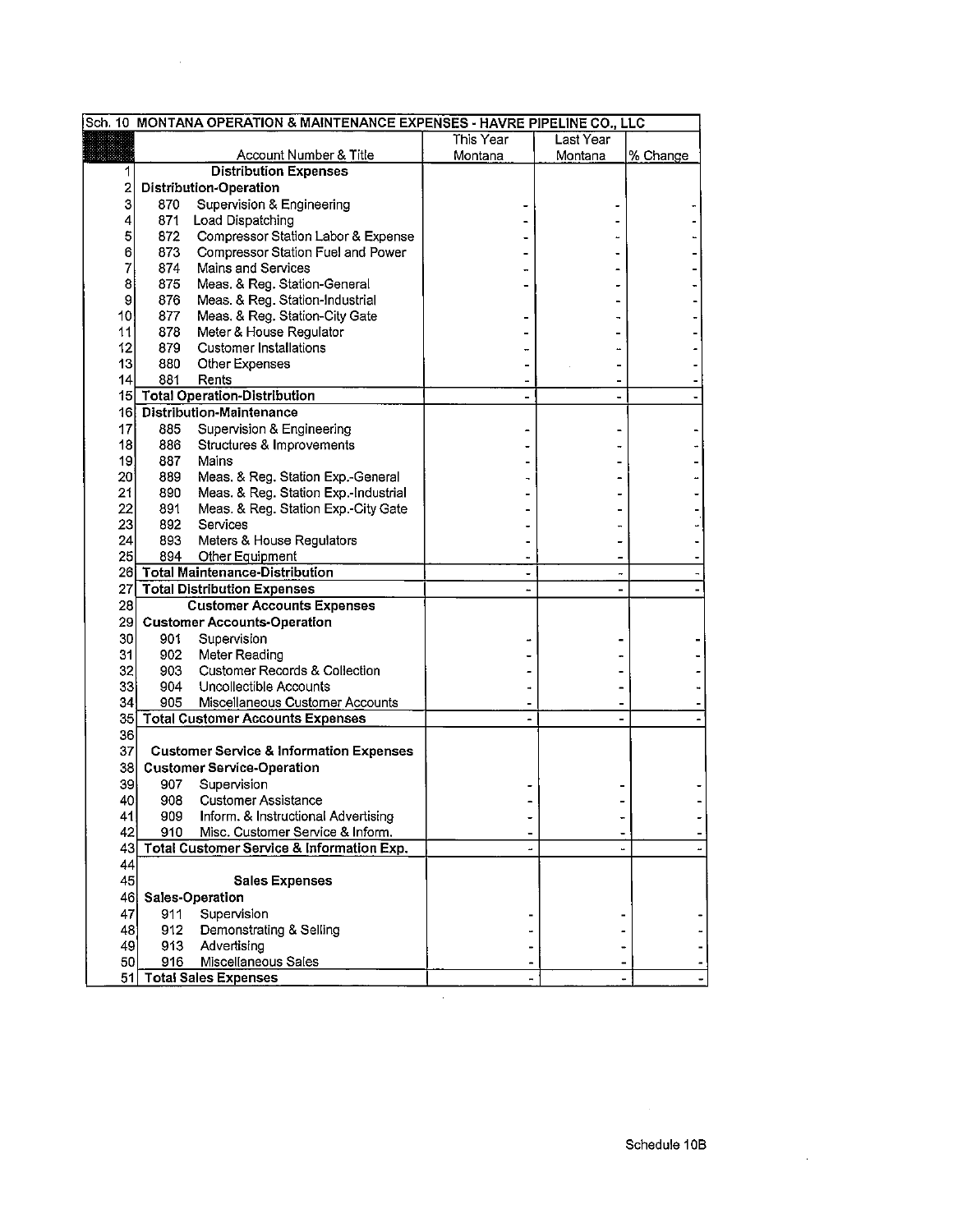| Sch. 10 MONTANA OPERATION & MAINTENANCE EXPENSES - HAVRE PIPELINE CO., LLC |     |                                              |                 |                |           |  |  |  |
|----------------------------------------------------------------------------|-----|----------------------------------------------|-----------------|----------------|-----------|--|--|--|
|                                                                            |     |                                              | This Year       | Last Year      |           |  |  |  |
|                                                                            |     | Account Number & Title                       | Montana         | Montana        | % Change  |  |  |  |
|                                                                            |     |                                              |                 |                |           |  |  |  |
|                                                                            |     | <b>Administrative &amp; General Expenses</b> |                 |                |           |  |  |  |
| 2                                                                          |     | Admin. & General - Operation                 |                 |                |           |  |  |  |
| 3                                                                          | 920 | Administrative & General Salaries            | 99              | (558)          | 117.74%   |  |  |  |
| 4                                                                          | 921 | Office Supplies & Expenses                   | 24              | (128)          | 118.75%   |  |  |  |
| 5                                                                          | 922 | Administrative Exp. Transferred-Cr.          |                 |                |           |  |  |  |
| 6                                                                          | 923 | Outside Services Employed                    | 11              | (75)           | 114,67%   |  |  |  |
| 7                                                                          | 924 | Property Insurance                           |                 |                |           |  |  |  |
| 8                                                                          | 925 | Legal & Claim Department                     |                 |                |           |  |  |  |
| 9                                                                          | 926 | <b>Employee Pensions &amp; Benefits</b>      | 7               | (121)          | 105.79%   |  |  |  |
| 10 <sup>1</sup>                                                            | 928 | Regulatory Commission Expenses               |                 |                |           |  |  |  |
| 11                                                                         | 930 | Miscellaneous General Expenses               | 5               | (32)           | 115.63%   |  |  |  |
| 12 <sup>1</sup>                                                            | 931 | Rents                                        | 3               | (18)           | 116.67%   |  |  |  |
| 13                                                                         |     | Total Operation-Admin. & General             | 149             | (932)          | 115.99%   |  |  |  |
| 141                                                                        |     | Admin, & General - Maintenance               |                 |                |           |  |  |  |
| 15                                                                         | 935 | General Plant                                |                 |                |           |  |  |  |
| 16I                                                                        |     | <b>Total Admin. &amp; General Expenses</b>   | 149             | (932)          | 115.99%   |  |  |  |
|                                                                            |     | 17 TOTAL OPER, & MAINT, EXPENSES             | \$<br>2,632,828 | S<br>3,068,079 | $-14.19%$ |  |  |  |
| 18                                                                         |     |                                              |                 |                |           |  |  |  |
| 19                                                                         |     |                                              |                 |                |           |  |  |  |
| 20                                                                         |     |                                              |                 |                |           |  |  |  |
| $21^{\circ}$                                                               |     |                                              |                 |                |           |  |  |  |
| 22                                                                         |     |                                              |                 |                |           |  |  |  |

Schedule 10C

 $\mathcal{L}^{\text{max}}_{\text{max}}$  and  $\mathcal{L}^{\text{max}}_{\text{max}}$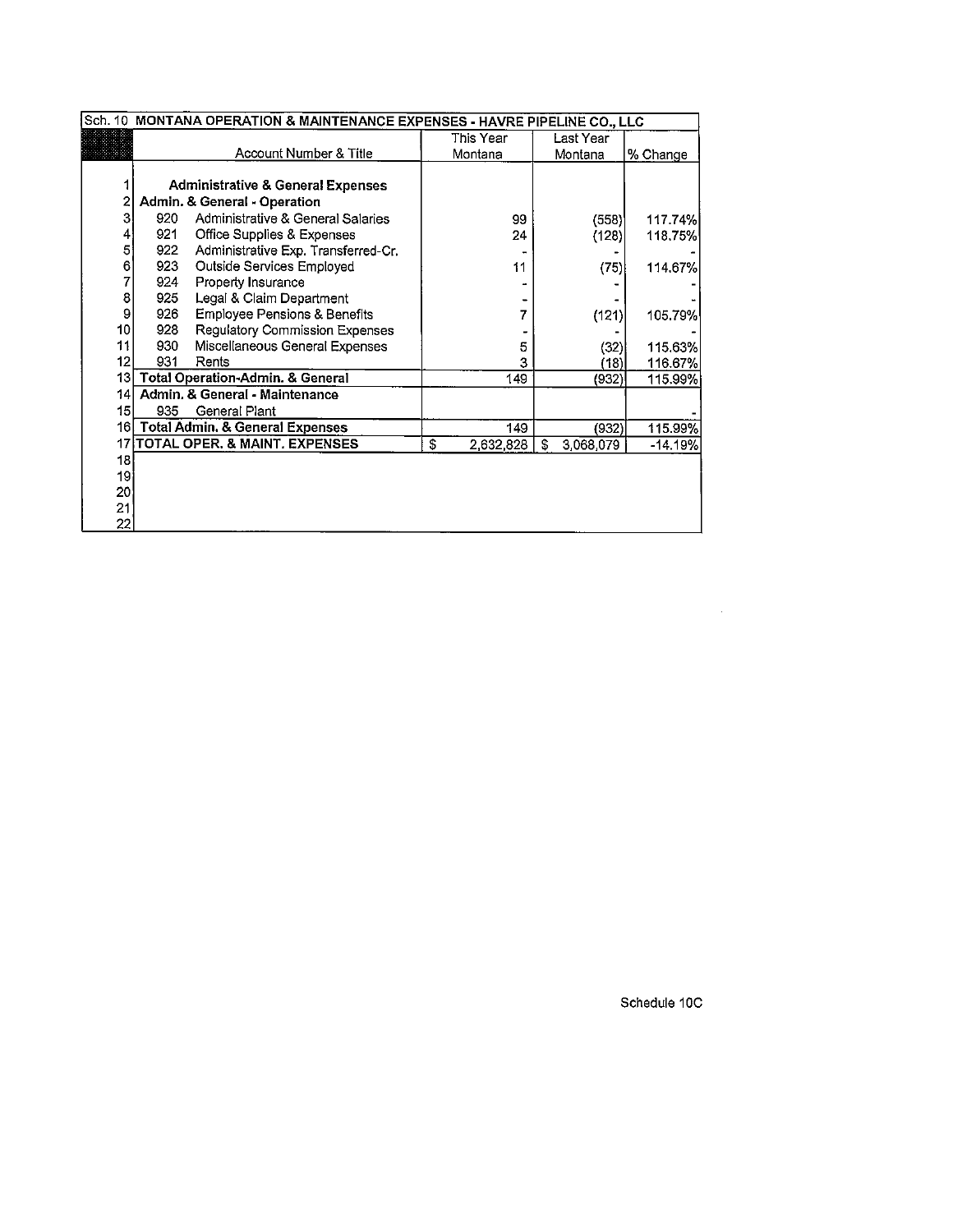| Sch. 11 | MONTANA TAXES OTHER THAN INCOME - HAVRE PIPELINE COMPANY, LLC |           |           |            |  |  |  |  |
|---------|---------------------------------------------------------------|-----------|-----------|------------|--|--|--|--|
|         | Description                                                   | This Year | Last Year | % Change   |  |  |  |  |
|         |                                                               |           |           |            |  |  |  |  |
| 2       | Montana Consumer Counsel                                      | \$547     | \$1,091   | $-49.84\%$ |  |  |  |  |
| 3       | Montana Public Service Commission                             | 2,592     | 4,474     | $-42.06\%$ |  |  |  |  |
| 4       | <b>Property Taxes</b>                                         | 571,101   | 348,317   | 63.96%     |  |  |  |  |
| 5       | Taxes associated with Payroll/Labor                           | 67.627    | 57,860    | 16.88%     |  |  |  |  |
| 6       | <b>Vehicle Use Taxes</b>                                      | 477       | 638       | $-25.24%$  |  |  |  |  |
|         |                                                               |           |           |            |  |  |  |  |
| 8       |                                                               |           |           |            |  |  |  |  |
| 9       |                                                               |           |           |            |  |  |  |  |
| 10      |                                                               |           |           |            |  |  |  |  |
| 11      |                                                               |           |           |            |  |  |  |  |
| 12      |                                                               |           |           |            |  |  |  |  |
| 13      |                                                               |           |           |            |  |  |  |  |
| 14      |                                                               |           |           |            |  |  |  |  |
| 15      |                                                               |           |           |            |  |  |  |  |
| 16      |                                                               |           |           |            |  |  |  |  |
| 17      |                                                               |           |           |            |  |  |  |  |
|         | 18 TOTAL TAXES OTHER THAN INCOME                              | \$642,344 | \$412,380 | 55.77%     |  |  |  |  |

 $\ddot{\phantom{a}}$ 

 $\mathbb{Z}$ 

 $\sim 10^7$ 

 $\bar{a}$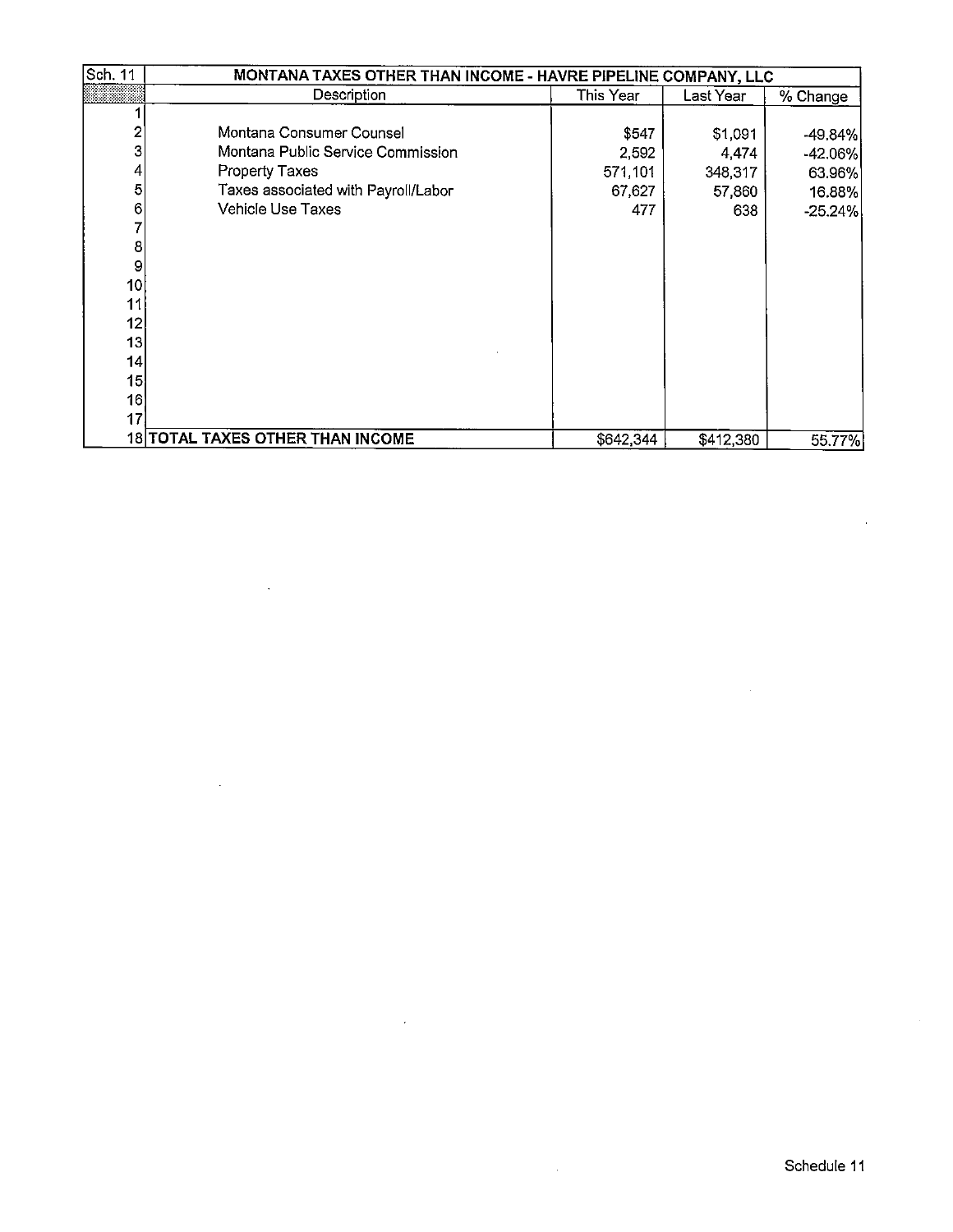|                              | Name of Recipient                                   | Nature of Service                                     |                                 |       |                  |
|------------------------------|-----------------------------------------------------|-------------------------------------------------------|---------------------------------|-------|------------------|
|                              |                                                     |                                                       |                                 | Total |                  |
|                              | 1 ENERGY CONTRACT SERVICES LLC<br>2 ECOMAX SERVICES | Drafting Services<br>Dehydrator Regeneration Services |                                 |       | 10,005<br>21,761 |
| 3<br>5                       |                                                     |                                                       |                                 |       |                  |
| 6<br>7                       |                                                     |                                                       |                                 |       |                  |
| 8<br>9<br>10                 |                                                     |                                                       |                                 |       |                  |
| 11<br>12<br>13               |                                                     |                                                       |                                 |       |                  |
| 14<br>15                     |                                                     |                                                       |                                 |       |                  |
| $16\overline{)}$<br>17<br>18 |                                                     |                                                       |                                 |       |                  |
| 19<br>20                     |                                                     |                                                       |                                 |       |                  |
| 21<br>22<br>23               |                                                     |                                                       |                                 |       |                  |
| 24<br>25<br>26               |                                                     |                                                       |                                 |       |                  |
| 27<br>28                     |                                                     |                                                       |                                 |       |                  |
| 29<br>30<br>31               |                                                     |                                                       |                                 |       |                  |
| 32<br>33<br>34               |                                                     |                                                       |                                 |       |                  |
| 35<br>36                     |                                                     |                                                       |                                 |       |                  |
| 37<br>38<br>39               |                                                     |                                                       |                                 |       |                  |
| 40<br>41                     |                                                     |                                                       |                                 |       |                  |
| 42<br>43<br>44               |                                                     |                                                       |                                 |       |                  |
| 45<br>46<br>47               |                                                     |                                                       |                                 |       |                  |
| 48<br>49                     |                                                     |                                                       |                                 |       |                  |
| 50<br>51<br>52               |                                                     |                                                       |                                 |       |                  |
| 53<br>54<br>55               |                                                     |                                                       |                                 |       |                  |
| 56<br>57                     |                                                     |                                                       |                                 |       |                  |
|                              | <b>Total of Payments Set Forth Above</b>            |                                                       | $\overline{\boldsymbol{\zeta}}$ |       | 31,766           |

Schedule 12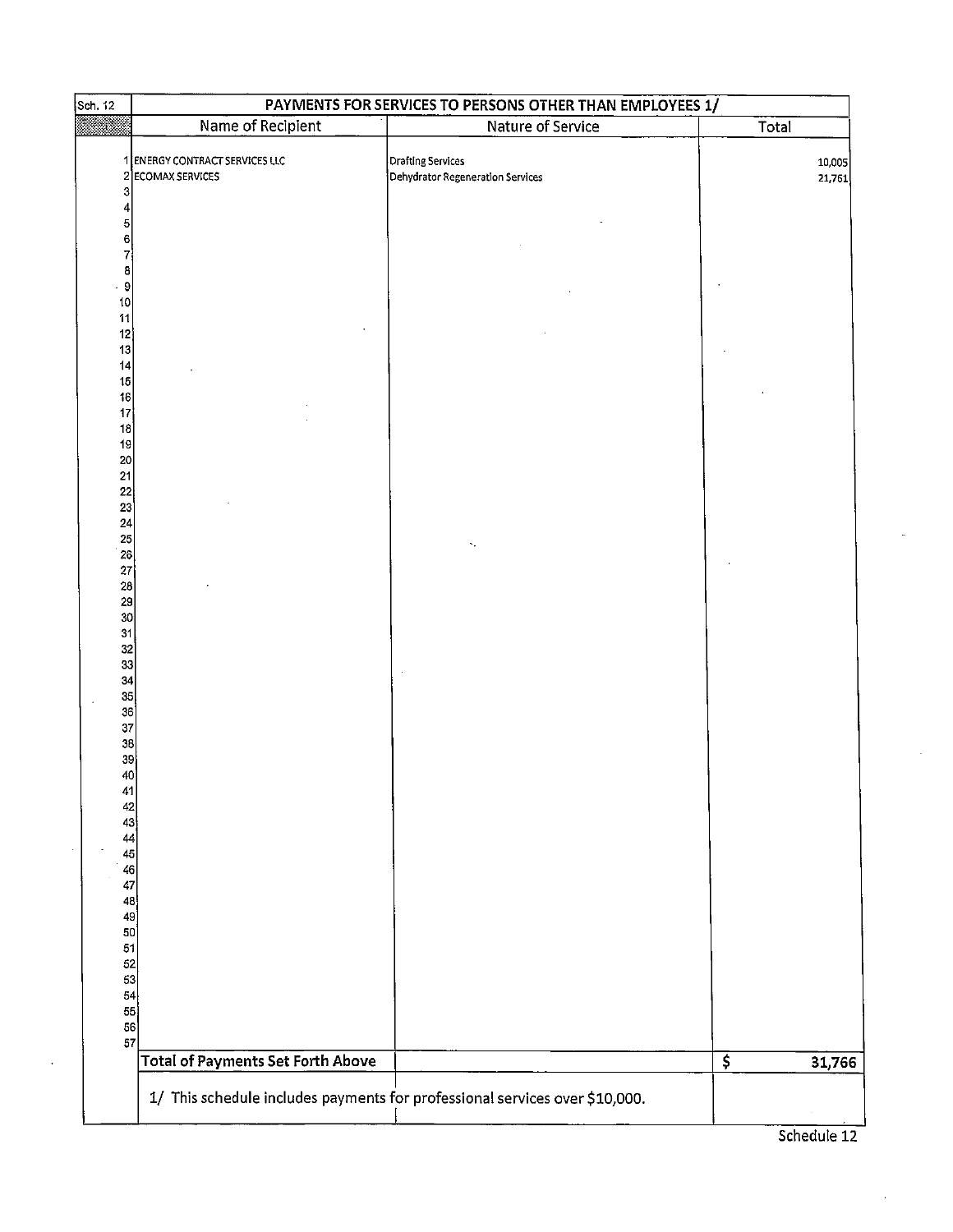| Sch. 18 | <b>BALANCE SHEET</b>     |                                                          |                     |                |            |
|---------|--------------------------|----------------------------------------------------------|---------------------|----------------|------------|
| ----    |                          | Account Title                                            | This Year           | Last Year      | % Change   |
|         |                          | Assets and Other Debits                                  |                     |                |            |
| 2       |                          | <b>Utility Plant</b>                                     |                     |                |            |
| 3       |                          | 101 Plant in Service                                     | \$                  | \$             |            |
| 4       |                          | 101.1 Property Under Capital Leases                      | 49,238,985          | 49,170,134     | 0.14%      |
| 5       |                          | 105 Plant Held for Future Use                            |                     |                |            |
| 6       |                          | 107 Construction Work in Progress                        |                     |                |            |
| 7       |                          |                                                          | 6,603               | 1,456          | >300.00%   |
| 8       |                          | 108 Accumulated Depreciation Reserve                     | (35, 765, 394)      | (35, 348, 552) | 1.18%      |
| 9       |                          | 108.1 Accumulated Depreclation - Capital Leases          |                     |                |            |
|         |                          | 111 Accumulated Amortization & Depletion Reserves        |                     |                |            |
| 10      |                          | 114 Electric Plant Acquisition Adjustments               |                     |                |            |
| 11      |                          | 115 Accumulated Amortization-Electric Plant Acq. Adj.    |                     |                |            |
| 12      |                          | 116 Utility Plant Adjustments                            |                     |                |            |
| 13      |                          | 117 Gas Stored Underground-Noncurrent                    |                     |                |            |
|         | 14 Total Utility Plant   |                                                          | 13,480,194          | 13,823,038     | $-2.48%$   |
| 15      |                          | Other Property and Investments                           |                     |                |            |
| 16      |                          | 121 Nonutility Property                                  |                     |                |            |
| 17      |                          | 122 Accumulated Depr. & Amort.-Nonutiliity Property      |                     |                |            |
| 18      |                          | 123.1 Investments in Assoc Companies and Subsidiaries    |                     |                |            |
| 19      |                          | 124 Other Investments                                    |                     |                |            |
| 20      |                          | 128 Miscellaneous Special Funds                          |                     |                |            |
| 21      |                          | LT Portion of Derivative Assets - Hedges                 |                     |                |            |
| 22      |                          | <b>Total Other Property &amp; Investments</b>            |                     |                |            |
| 23      |                          | <b>Current and Accrued Assets</b>                        |                     |                |            |
| 24      |                          |                                                          |                     |                |            |
| 25      |                          | 131 Cash                                                 | 314,967             | 1,059,139      | -70.26%    |
|         |                          | 134 Other Special Deposits                               |                     |                |            |
| 26      |                          | 135 Working Funds                                        |                     |                |            |
| 27      |                          | 136 Temporary Cash Investments                           |                     |                |            |
| 28      |                          | 141 Notes Receivable                                     |                     |                |            |
| 29      |                          | 142 Customer Accounts Receivable                         | (1.936)             | 6.017          | $-132.18%$ |
| 30      |                          | 143 Other Accounts Receivable                            | 543,104             | 306,729        | 77.06%     |
| 31      |                          | 144 Accumulated Provision for Uncollectible Accounts     |                     |                |            |
| 32      |                          | 145 Notes Receivable-Associated Companies                |                     |                |            |
| 33      |                          | 146 Accounts Receivable-Associated Companies             | 2,746               | 29.428         | -90.67%    |
| 34      |                          | 151 Fuel Stock                                           |                     |                |            |
| 35      |                          | 154 Plant Materials and Operating Supplies               | 661,963             | 670,040        | $-1.21%$   |
| 36      |                          | 164 Gas Stored - Current                                 |                     |                |            |
| 37      |                          | 165 Prepayments                                          |                     |                |            |
| 38      |                          | 171 Interest and Dividends Receivable                    |                     |                |            |
| 40      |                          | 172 Rents Receivable                                     |                     |                |            |
| 41      |                          | 173 Accrued Utility Revenues                             |                     |                |            |
| 42      |                          | 174 Miscellaneous Current & Accrued Assets               |                     |                |            |
| 43      |                          | 175 Derivative Instrument Assets (175)                   |                     |                |            |
| 44      |                          | (Less) Long-Term Portion of Derivative Instrument Assets |                     |                |            |
| 45      |                          | 176 LT Portion of Derivative Assets - Hedges             |                     |                |            |
| 46      |                          |                                                          |                     |                |            |
| 47      |                          | (less) LT Portion of Derivative Assets - Hedges          |                     |                |            |
|         |                          | Total Current & Accrued Assets                           | 1,520,844           | 2,071,353      | 26,58%     |
| 48      |                          | <b>Deferred Debits</b>                                   |                     |                |            |
| 49      |                          | 181 Unamortized Debt Expense                             |                     |                |            |
| 50      |                          | 182 Regulatory Assets                                    | 369,731             |                |            |
| 51      |                          | 183 Preliminary Survey and Investigation Charges         |                     |                |            |
| 52      |                          | 184 Clearing Accounts                                    |                     |                |            |
| 53      |                          | 185 Temporary Facilities                                 |                     |                |            |
| 54      |                          | 186 Miscellaneous Deferred Debits                        |                     |                |            |
| 55      |                          | 189 Unamortized Loss on Reacquired Debt                  |                     |                |            |
| 56      |                          | 190 Accumulated Deferred Income Taxes                    |                     | 369,731        | -100.00%   |
| 57      |                          | 191 Unrecovered Purchased Gas Costs                      |                     |                |            |
|         | 58 Total Deferred Debits |                                                          | 369,731             | 369.731        | 0.00%      |
|         |                          | 59 TOTAL ASSETS and OTHER DEBITS                         | \$<br>15,370,769 \$ | 16,264,122     | $-5.49%$   |
|         |                          |                                                          |                     |                |            |

 $\hat{\boldsymbol{\epsilon}}$ 

Schedule 18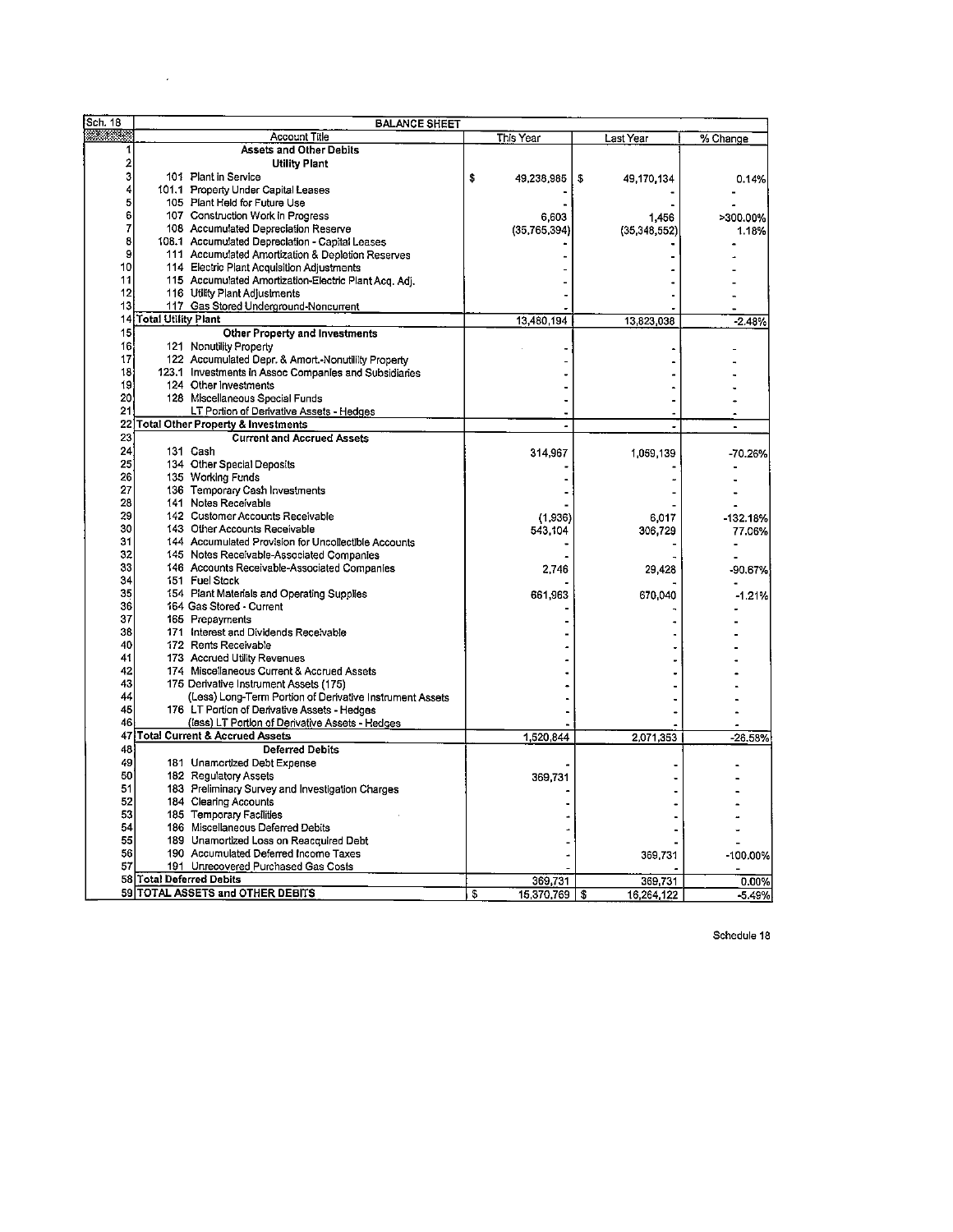| Sch. 18        | cont. | <b>BALANCE SHEET</b>                                    |                     |            |              |
|----------------|-------|---------------------------------------------------------|---------------------|------------|--------------|
| <b>ALC: UN</b> |       | <b>Account Title</b>                                    | This Year           | This Year  | % Change     |
| 1              |       | <b>Liabilities and Other Credits</b>                    |                     |            |              |
| 2              |       | <b>Proprietary Capital</b>                              |                     |            |              |
| 3              |       | 201 Common Stock Issued                                 | \$                  | \$         |              |
| 4              |       | 204 Preferred Stock Issued                              |                     |            |              |
| 5              |       | 207 Premium on Capital Stock                            |                     |            |              |
| 6              |       | 211 Miscellaneous Paid-In Capital                       |                     |            |              |
| 7              |       | 213 Discount on Capital Stock                           |                     |            |              |
| 8              |       | 214 Capital Stock Expense                               |                     |            |              |
| 9              |       | 215 Appropriated Retained Earnings                      |                     |            |              |
| 10             |       | 216 Unappropriated Retained Earnings                    | 14,385,299          | 14,959,247 | $-3.84%$     |
| 12             |       | 217 Reacquired Capital Stock                            |                     |            |              |
| 13             |       | 219 Accumulated Other Comprehensive Income              |                     |            |              |
|                |       | 14 Total Proprietary Capital                            | 14,385,299          | 14,959,247 | $-3.84%$     |
| 15             |       | <b>Long Term Debt</b>                                   |                     |            |              |
| 16             |       | 221 Bonds                                               |                     |            |              |
| 17             |       | 223 Advances in Associated Companies                    |                     |            |              |
| 18             |       | 224 Other Long Term Debt                                |                     |            |              |
| 19             |       | 226 (Less) Unamortized Discount on Long Term Debt-Debit |                     |            |              |
|                |       | 20 Total Long Term Debt                                 |                     |            | ٠            |
| 21             |       | Other Noncurrent Liabilities                            |                     |            |              |
| 22             |       | 227 Obligations Under Capital Leases-Noncurrent         |                     |            |              |
| 23             |       | 228.1 Accumulated Provision for Property Insurance      |                     |            |              |
| 24             |       | 228.2 Accumulated Provision for Injuries and Damages    |                     |            |              |
| 25             |       | 228.3 Accumulated Provision for Pensions and Benefits   |                     |            |              |
| 26             |       | 228.4 Accumulated Miscellaneous Operating Provisions    |                     |            |              |
| 27             |       | 229 Accumulated Provision for Rate Refunds              |                     |            |              |
| 28             |       | 230 Asset Retirement Obligations                        |                     |            |              |
|                |       | 29 Total Other Noncurrent Liabilities                   |                     |            |              |
| 30             |       | <b>Current and Accrued Liabilities</b>                  |                     |            |              |
| 31             |       | 231 Notes Payable                                       |                     |            |              |
| 32             |       | 232 Accounts Payable                                    | 15 955              | 315,960    | -94.95%      |
| 33             |       | 233 Notes Payable to Associated Companies               |                     |            |              |
| 34             |       | 234 Accounts Payable to Associated Companies            | 312,409             | 441,804    | -29.29%      |
| 35             |       | 235 Customer Deposits                                   |                     |            |              |
| 36             |       | 236 Taxes Accrued                                       | 286,171             | 175,064    | 63.47%       |
| 37             |       | 237 Interest Accrued                                    |                     |            |              |
| 39             |       | 238 Dividends Declared                                  |                     |            |              |
| 40             |       | 241 Tax Collections Payable                             |                     |            |              |
| 41             |       | 242 Miscellaneous Current and Accrued Liabilities       | 1,204               | 2,316      | -48.01%      |
| 42             |       | 243 Obligations Under Capital Leases-Current            |                     |            |              |
| 43             |       | 244 Derivative Instrument Liabilities                   |                     |            |              |
| 44             |       | 245 Derivative Instrument Liabilities - Hedges          |                     |            |              |
|                |       | 45 Total Current and Accrued Liabilities                | 615,739             | 935.144    | -34.16%      |
| 46             |       | <b>Deferred Credits</b>                                 |                     |            |              |
| 47             |       | 252 Customer Advances for Construction                  |                     |            |              |
| 48             |       | 253 Other Deferred Credits                              |                     |            |              |
| 49             |       | 254 Regulatory Liabilities                              | 369,731             | 369,731    | 0.00%        |
| 50             |       | 255 Accumulated Deferred Investment Tax Credits         |                     |            |              |
| 51             |       | 257 Unamortized Gain on Reacquired Debt                 |                     |            |              |
| 52             |       | 281-283 Accumulated Deferred Income Taxes               |                     |            |              |
|                |       | 53 Total Deferred Credits                               | 369,731             | 369,731    | 0.00%        |
|                |       | 54 TOTAL LIABILITIES and OTHER CREDITS                  | \$<br>15,370,769 \$ | 16,264,122 | $-5.49%$     |
| 55             |       |                                                         |                     |            |              |
| 56             |       |                                                         |                     |            |              |
| 57             |       |                                                         |                     |            |              |
| 58             |       |                                                         |                     |            |              |
| 59             |       |                                                         |                     |            |              |
| 60             |       |                                                         |                     |            |              |
| 61             |       |                                                         |                     |            |              |
| 62             |       |                                                         |                     |            |              |
| 63             |       |                                                         |                     |            |              |
| 64             |       |                                                         |                     |            | Schedule 18A |
|                |       |                                                         |                     |            |              |

 $\mathcal{L}^{\text{max}}_{\text{max}}$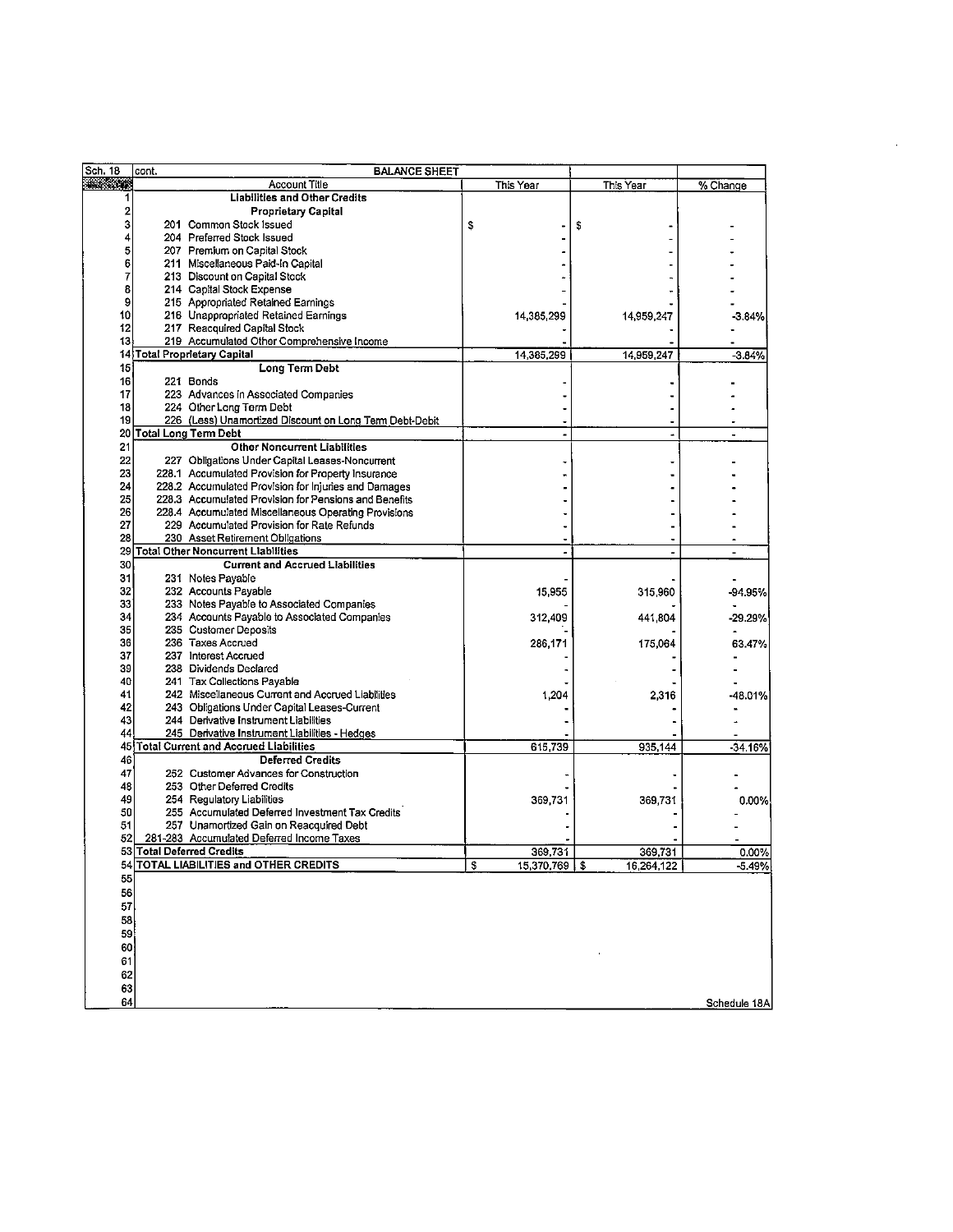| Sch. 19                 |      | MONTANA PLANT IN SERVICE - HAVRE PIPELINE COMPANY, LLC |            |            |                |
|-------------------------|------|--------------------------------------------------------|------------|------------|----------------|
|                         |      |                                                        | This Year  | Last Year  |                |
|                         |      | Account Number & Title                                 | Montana    | Montana    | % Change       |
| 1                       |      | <b>Intangible Plant</b>                                |            |            |                |
| $\overline{\mathbf{c}}$ |      | 2301 Organization                                      | \$0        | \$0        |                |
| 3                       |      | 2302 Franchises and Consents                           |            |            |                |
| 4                       |      | 2303 Miscellaneous Intangible Plant                    |            |            | $\bullet$      |
| $5 \vert$               |      | Total Intangible Plant                                 |            |            |                |
| 6                       |      |                                                        |            |            |                |
| 7                       |      | <b>Production Plant</b>                                |            |            |                |
| 8                       |      | 2325 Gas Leaseholds                                    | 303,749    | 303,749    | 0.00%          |
| 9                       |      | 2327 Field Compressor Structure                        | 529,116    | 529,116    | 0.00%          |
| 10                      |      | 2328 Field Mea & Reg Structure                         | 861,308    | 861,308    | $0.00\%$       |
| 11                      |      | 2330 Well Construction                                 |            |            |                |
| 12                      |      | 2331 Well Equipment                                    |            |            |                |
| 13 <sup>1</sup>         |      | 2332 Field Lines                                       |            |            |                |
| 4                       |      |                                                        | 11,236,249 | 11,274,201 | $-0.34%$       |
|                         |      | 2333 Field Compressor Equipment                        | 9,158,225  | 9,158,225  | 0.00%          |
| 15                      |      | 2334 Measuring & Regulating Equip.                     | 949,712    | 949,712    | $0.00\%$       |
| 16                      |      | 2336 Purification Equipment                            | 2,464,084  | 2,464,084  | 0.00%          |
| 17                      |      | 2337 Other Equipment                                   | 318,180    | 318,180    | 0.00%          |
|                         |      | <b>18 Total Production Plant</b>                       | 25,820,623 | 25,858,575 | $-0.15%$       |
| 19                      |      |                                                        |            |            |                |
| 20 <sup>1</sup>         |      | <b>Underground Storage Plant</b>                       |            |            |                |
| 21                      |      | 2350 Land and Land Rights                              |            |            |                |
| 22                      |      | 2351 Structures and Improvements                       |            |            |                |
| 23                      |      | 2352 Wells                                             |            |            |                |
| 24                      |      | 2353 Lines                                             |            |            |                |
| 25                      |      | 2354 Compressor Station Equipment                      |            |            |                |
| 26                      |      | 2355 Measuring & Regulating Equip.                     |            |            |                |
| 27                      |      | 2356 Purification Equipment                            |            |            |                |
| 28                      |      | 2357 Other Equipment                                   |            |            |                |
|                         |      | 29 Total Underground Storage Plant                     |            |            |                |
| 30 <sub>2</sub>         |      |                                                        |            |            |                |
| 31                      |      | <b>Transmission Plant</b>                              |            |            |                |
| 32                      | 2365 | <b>Rights of Way</b>                                   | 45,380     | 45,380     | 0.00%          |
| 33                      |      | 2366 Structures and Improvements                       | 1,137,617  | 1,109,835  | $2.50\%$       |
| 34                      |      | 2367 Mains                                             | 5,061,613  | 5,060,003  | 0.03%          |
| 35                      |      | 2368 Compressor Station Equipment                      | 14,684,819 | 14,686,187 | $-0.01%$       |
| 36                      |      | 2369 Meas. & Reg. Station Equipment                    | 1,859,178  | 1,788,734  | 3.94%          |
| 37                      |      | 2370 Communication Equipment                           | 24,650     | 24,650     | $0.00\%$       |
| 38                      |      | 2371 Other Equipment                                   | 136,052    | 127,718    |                |
|                         |      | 39 Total Transmission Plant                            | 22,949,309 | 22,842,507 | 6.53%<br>0.47% |
| 40                      |      |                                                        |            |            |                |
| 41                      |      | <b>Distribution Plant</b>                              |            |            |                |
| 42                      |      | 2374 Land and Land Rights                              |            |            |                |
| 43                      |      | 2375 Structures and Improvements                       |            |            |                |
| 44                      |      | 2376 Mains                                             |            |            |                |
|                         |      |                                                        |            |            |                |
| 45                      |      | 2377 Compressor Station Equipment                      |            |            |                |
| 46                      |      | 2378 M&R Station Equip.-General                        |            |            |                |
| 47                      |      | 2379 M&R Station Equip.-City Gate                      |            |            |                |
| 48                      |      | 2380 Services                                          |            |            |                |
| 49                      |      | 2381 Customers Meters and Regulators                   |            |            |                |
| 50                      |      | 2382 Meter Installations                               |            |            |                |
| 51                      |      | 2383 House Regulators                                  |            |            |                |
| 52                      |      | 2384 House Regulator Installations                     |            |            |                |
| 53                      |      | 2385 M&R Station Equip.-Industrial                     |            |            |                |
| 54                      |      | 2386 Other Prop. on Customers' Premises                |            |            |                |
| 55                      |      | 2387 Other Equipment                                   |            |            |                |
|                         |      | 56 Total Distribution Plant                            |            |            |                |

 $\hat{\mathcal{A}}$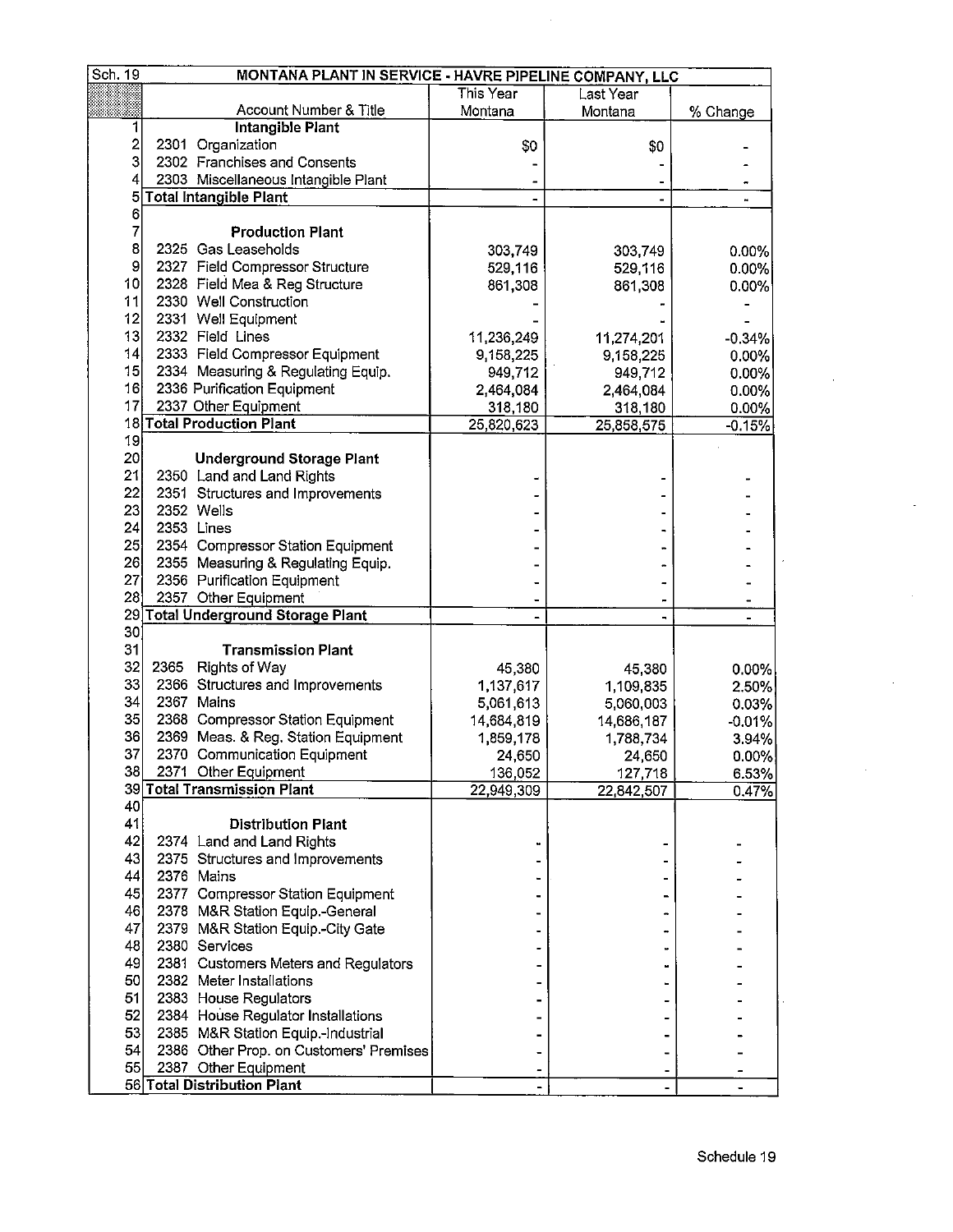| Sch. 19<br>cont.<br>MONTANA PLANT IN SERVICE - HAVRE PIPELINE COMPANY, LLC<br>This Year<br>Last Year<br>Account Number & Title<br>Montana<br>Montana<br>1<br>$\overline{c}$<br><b>General Plant</b><br>3<br>2389 Land and Land Rights<br>16,678<br>16,678<br>4<br>2390 Structures and Improvements<br>110,727<br>110,727<br>5<br>2391 Office Furniture and Equipment<br>33,139<br>33,139<br>6<br>2392 Transportation Equipment<br>257,276<br>257,276<br>$\overline{7}$<br>2393 Stores Equipment<br>8<br>2394 Tools, Shop & Garage Equipment<br>$\boldsymbol{9}$<br>2395 Laboratory Equipment<br>10 <sub>l</sub><br>2396 Power Operated Equipment<br>11<br>2397 Communication Equipment<br>51,232<br>51,232<br>12 <br>2398 Miscellaneous Equipment<br>13<br>2399 Other Tangible Property<br>14 Total General Plant<br>469,052<br>469,052 | % Change<br>0.00%<br>0.00%<br>0.00%<br>0.00% |
|-----------------------------------------------------------------------------------------------------------------------------------------------------------------------------------------------------------------------------------------------------------------------------------------------------------------------------------------------------------------------------------------------------------------------------------------------------------------------------------------------------------------------------------------------------------------------------------------------------------------------------------------------------------------------------------------------------------------------------------------------------------------------------------------------------------------------------------------|----------------------------------------------|
|                                                                                                                                                                                                                                                                                                                                                                                                                                                                                                                                                                                                                                                                                                                                                                                                                                         |                                              |
|                                                                                                                                                                                                                                                                                                                                                                                                                                                                                                                                                                                                                                                                                                                                                                                                                                         |                                              |
|                                                                                                                                                                                                                                                                                                                                                                                                                                                                                                                                                                                                                                                                                                                                                                                                                                         |                                              |
|                                                                                                                                                                                                                                                                                                                                                                                                                                                                                                                                                                                                                                                                                                                                                                                                                                         |                                              |
|                                                                                                                                                                                                                                                                                                                                                                                                                                                                                                                                                                                                                                                                                                                                                                                                                                         |                                              |
|                                                                                                                                                                                                                                                                                                                                                                                                                                                                                                                                                                                                                                                                                                                                                                                                                                         |                                              |
|                                                                                                                                                                                                                                                                                                                                                                                                                                                                                                                                                                                                                                                                                                                                                                                                                                         |                                              |
|                                                                                                                                                                                                                                                                                                                                                                                                                                                                                                                                                                                                                                                                                                                                                                                                                                         |                                              |
|                                                                                                                                                                                                                                                                                                                                                                                                                                                                                                                                                                                                                                                                                                                                                                                                                                         |                                              |
|                                                                                                                                                                                                                                                                                                                                                                                                                                                                                                                                                                                                                                                                                                                                                                                                                                         |                                              |
|                                                                                                                                                                                                                                                                                                                                                                                                                                                                                                                                                                                                                                                                                                                                                                                                                                         |                                              |
|                                                                                                                                                                                                                                                                                                                                                                                                                                                                                                                                                                                                                                                                                                                                                                                                                                         |                                              |
|                                                                                                                                                                                                                                                                                                                                                                                                                                                                                                                                                                                                                                                                                                                                                                                                                                         |                                              |
|                                                                                                                                                                                                                                                                                                                                                                                                                                                                                                                                                                                                                                                                                                                                                                                                                                         | 0.00%                                        |
|                                                                                                                                                                                                                                                                                                                                                                                                                                                                                                                                                                                                                                                                                                                                                                                                                                         |                                              |
|                                                                                                                                                                                                                                                                                                                                                                                                                                                                                                                                                                                                                                                                                                                                                                                                                                         |                                              |
| 15 Total Gas Plant in Service                                                                                                                                                                                                                                                                                                                                                                                                                                                                                                                                                                                                                                                                                                                                                                                                           | 0.00%                                        |
| 49,238,985<br>49,170,134<br>16                                                                                                                                                                                                                                                                                                                                                                                                                                                                                                                                                                                                                                                                                                                                                                                                          | 0.14%                                        |
| 17<br>4101 Gas Plant Allocated from Common                                                                                                                                                                                                                                                                                                                                                                                                                                                                                                                                                                                                                                                                                                                                                                                              |                                              |
| 18<br>2105 Gas Plant Held for Future Use                                                                                                                                                                                                                                                                                                                                                                                                                                                                                                                                                                                                                                                                                                                                                                                                |                                              |
| 19<br>2107 Gas Construction Work in Progress<br>6,603                                                                                                                                                                                                                                                                                                                                                                                                                                                                                                                                                                                                                                                                                                                                                                                   |                                              |
| 1,456<br>20 <sub>l</sub><br>2117 Gas in Underground Storage                                                                                                                                                                                                                                                                                                                                                                                                                                                                                                                                                                                                                                                                                                                                                                             | >300.00%                                     |
| 21                                                                                                                                                                                                                                                                                                                                                                                                                                                                                                                                                                                                                                                                                                                                                                                                                                      |                                              |
| 22                                                                                                                                                                                                                                                                                                                                                                                                                                                                                                                                                                                                                                                                                                                                                                                                                                      |                                              |
| 23 TOTAL GAS PLANT<br>\$49,245,587<br>\$49,171,590                                                                                                                                                                                                                                                                                                                                                                                                                                                                                                                                                                                                                                                                                                                                                                                      | 0.15%                                        |
| 24                                                                                                                                                                                                                                                                                                                                                                                                                                                                                                                                                                                                                                                                                                                                                                                                                                      |                                              |
| 25                                                                                                                                                                                                                                                                                                                                                                                                                                                                                                                                                                                                                                                                                                                                                                                                                                      |                                              |
| 26                                                                                                                                                                                                                                                                                                                                                                                                                                                                                                                                                                                                                                                                                                                                                                                                                                      |                                              |
| 27                                                                                                                                                                                                                                                                                                                                                                                                                                                                                                                                                                                                                                                                                                                                                                                                                                      |                                              |
| 28                                                                                                                                                                                                                                                                                                                                                                                                                                                                                                                                                                                                                                                                                                                                                                                                                                      |                                              |
| 29                                                                                                                                                                                                                                                                                                                                                                                                                                                                                                                                                                                                                                                                                                                                                                                                                                      |                                              |
| 30                                                                                                                                                                                                                                                                                                                                                                                                                                                                                                                                                                                                                                                                                                                                                                                                                                      |                                              |
| 31                                                                                                                                                                                                                                                                                                                                                                                                                                                                                                                                                                                                                                                                                                                                                                                                                                      |                                              |
| 32                                                                                                                                                                                                                                                                                                                                                                                                                                                                                                                                                                                                                                                                                                                                                                                                                                      |                                              |
| 33                                                                                                                                                                                                                                                                                                                                                                                                                                                                                                                                                                                                                                                                                                                                                                                                                                      |                                              |
| 34                                                                                                                                                                                                                                                                                                                                                                                                                                                                                                                                                                                                                                                                                                                                                                                                                                      |                                              |
| 35                                                                                                                                                                                                                                                                                                                                                                                                                                                                                                                                                                                                                                                                                                                                                                                                                                      |                                              |
| 36                                                                                                                                                                                                                                                                                                                                                                                                                                                                                                                                                                                                                                                                                                                                                                                                                                      |                                              |
| 37                                                                                                                                                                                                                                                                                                                                                                                                                                                                                                                                                                                                                                                                                                                                                                                                                                      |                                              |
| 38                                                                                                                                                                                                                                                                                                                                                                                                                                                                                                                                                                                                                                                                                                                                                                                                                                      |                                              |
| 39                                                                                                                                                                                                                                                                                                                                                                                                                                                                                                                                                                                                                                                                                                                                                                                                                                      |                                              |

 $\sim 10^6$ 

Schedule 19A

 $\sim 10$ 

 $\sim 400$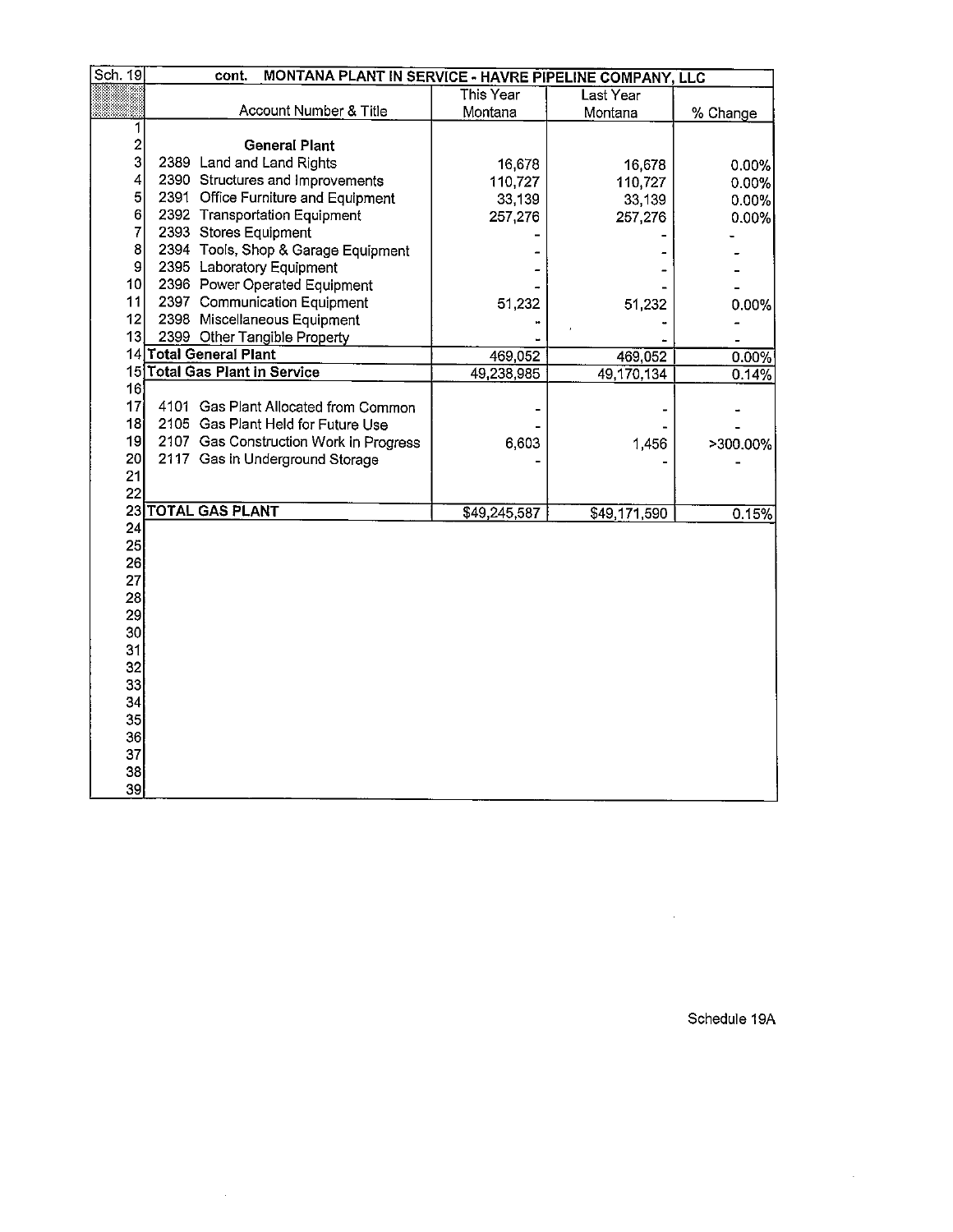| Sch. 20         | MONTANA DEPRECIATION SUMMARY - HAVRE PIPELINE COMPANY, LLC |                   |              |              |           |
|-----------------|------------------------------------------------------------|-------------------|--------------|--------------|-----------|
|                 |                                                            | Montana           | This Year    | Last Year    | Current   |
|                 | <b>Functional Plant Class</b>                              | <b>Plant Cost</b> | Montana      | Montana      | Avg. Rate |
| 1               | <b>Accumulated Depreciation</b>                            |                   |              |              |           |
| $\overline{c}$  |                                                            |                   |              |              |           |
| 3               | Production and Gathering                                   | 25,820,623        | \$22,664,475 | \$22,417,465 | 3.17%     |
| 4               |                                                            |                   |              |              |           |
| 5<br>6          | Underground Storage                                        |                   |              |              | 0.00%     |
|                 | Other Storage                                              |                   |              |              | $0.00\%$  |
| 8               |                                                            |                   |              |              |           |
| 9               | Transmission                                               | 22,946,089        | 12,882,504   | 12,716,278   | 2.52%     |
| 10              |                                                            |                   |              |              |           |
| 11              | Distribution                                               |                   |              |              | 0.00%     |
| 12              |                                                            |                   |              |              |           |
| 13              | General and Intangible                                     | 469,052           | 218,414      | 214,809      | 5.21%     |
| 4               |                                                            |                   |              |              |           |
| 15<br>16        | Common                                                     |                   |              |              | 0.00%     |
| 17              |                                                            |                   |              |              |           |
|                 | 18 Total Accum Depreciation                                | \$49,235,764      | \$35,765,394 | \$35,348,552 | 2.86%     |
| 19              |                                                            |                   |              |              |           |
| 20 <sup>2</sup> |                                                            |                   |              |              |           |
| 21              |                                                            |                   |              |              |           |
| 22              |                                                            |                   |              |              |           |
| 23<br>24        |                                                            |                   |              |              |           |
| 25              |                                                            |                   |              |              |           |
| 26              |                                                            |                   |              |              |           |
| 27              |                                                            |                   |              |              |           |
| 28              |                                                            |                   |              |              |           |
| 29              |                                                            |                   |              |              |           |
| 30 <sup>°</sup> |                                                            |                   |              |              |           |
| 31              |                                                            |                   |              |              |           |
| 32              |                                                            |                   |              |              |           |
| 33<br>34        |                                                            |                   |              |              |           |
| 35              |                                                            |                   |              |              |           |
| 36              |                                                            |                   |              |              |           |
| 37              |                                                            |                   |              |              |           |
| 38              |                                                            |                   |              |              |           |

 $\ddot{\phantom{a}}$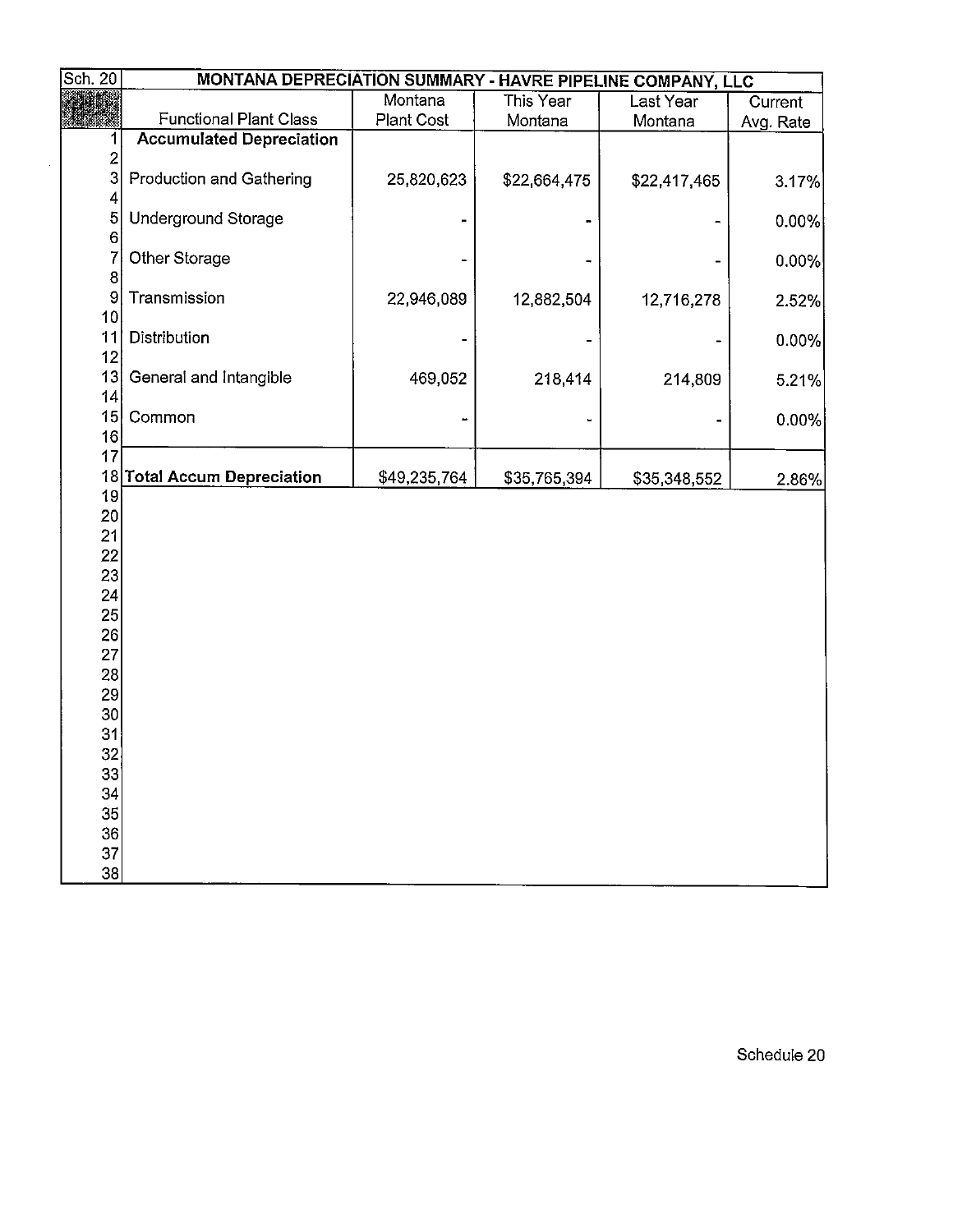| Sch. 21                 |     | MONTANA MATERIALS & SUPPLIES - HAVRE PIPELINE COMPANY, LLC |           |           |          |
|-------------------------|-----|------------------------------------------------------------|-----------|-----------|----------|
|                         |     |                                                            | This Year | Last Year | % Change |
|                         |     | Account Number & Title                                     | Montana   | Montana   |          |
|                         |     |                                                            |           |           |          |
| $\overline{\mathbf{c}}$ | 154 | Plant Materials & Operating Supplies                       |           |           |          |
| 3                       |     | Assigned and Allocated to:                                 |           |           |          |
| 4                       |     |                                                            |           |           |          |
| 5                       |     | <b>Production Plant</b>                                    | \$661,963 | \$670,040 | $-1.21%$ |
| 6                       |     |                                                            |           |           |          |
| 7                       |     |                                                            |           |           |          |
| 8                       |     |                                                            |           |           |          |
| 9                       |     |                                                            |           |           |          |
| 10 <sub>1</sub>         |     | <b>Total MT Materials and Supplies</b>                     | \$661,963 | \$670,040 | $-1.21%$ |
| 11                      |     |                                                            |           |           |          |
| 12                      |     |                                                            |           |           |          |
| 13                      |     |                                                            |           |           |          |
| 14                      |     |                                                            |           |           |          |
| 15                      |     |                                                            |           |           |          |
| 16                      |     |                                                            |           |           |          |
| 17                      |     |                                                            |           |           |          |
| 18                      |     |                                                            |           |           |          |
| 19<br>20 <sub>2</sub>   |     |                                                            |           |           |          |
| 21                      |     |                                                            |           |           |          |
| 22                      |     |                                                            |           |           |          |
| 23                      |     |                                                            |           |           |          |
| 24                      |     |                                                            |           |           |          |

 $\overline{\phantom{a}}$ 

 $\mathcal{A}$ 

 $\bar{z}$ 

 $\bar{z}$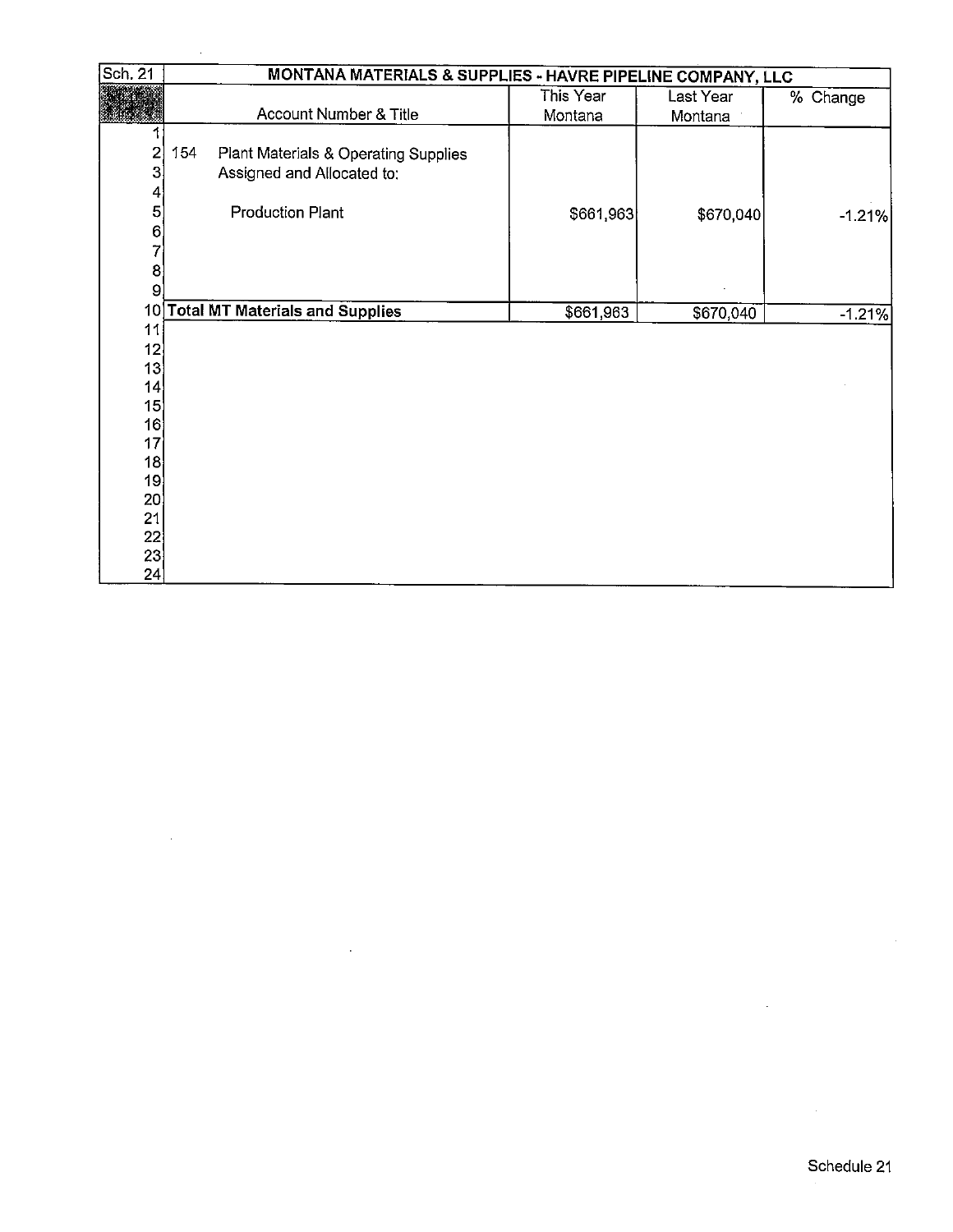| Sch. 22                 |                | MONTANA REGULATORY CAPITAL STRUCTURE & COSTS - HAVRE PIPELINE COMPANY, LLC |           |             |          |
|-------------------------|----------------|----------------------------------------------------------------------------|-----------|-------------|----------|
|                         |                |                                                                            | % Capital |             | Weighted |
|                         |                | <b>Commission Accepted - Most Recent</b>                                   | Structure | % Cost Rate | Cost     |
| 1                       |                |                                                                            |           |             |          |
| $\overline{\mathbf{c}}$ | Docket Number: | D2005.4.48                                                                 |           |             |          |
| $\overline{\mathbf{3}}$ | Order Number:  | 6646b                                                                      |           |             |          |
| 4                       |                |                                                                            |           |             |          |
| $\mathbf{5}$            |                |                                                                            |           |             |          |
| $6\vert$                | Long Term Debt |                                                                            | 43.10%    | 4.47%       | 1.93%    |
| 7                       | Other          |                                                                            | 56.90%    | 10.31%      | 5.87%    |
| 8                       |                |                                                                            |           |             |          |
|                         | 9 <b>TOTAL</b> |                                                                            |           | 100.00%     | 7.79%    |
| 10                      |                |                                                                            |           |             |          |
| 11                      |                |                                                                            |           |             |          |
| 12                      |                |                                                                            |           |             |          |
| 13                      |                |                                                                            |           |             |          |
| 14                      |                |                                                                            |           |             |          |
| 15                      |                |                                                                            |           |             |          |
| 16<br>17                |                |                                                                            |           |             |          |
| 18                      |                |                                                                            |           |             |          |
| 19                      |                |                                                                            |           |             |          |
| 20                      |                |                                                                            |           |             |          |
| 21                      |                |                                                                            |           |             |          |
|                         |                |                                                                            |           |             |          |
| 22<br>23                |                |                                                                            |           |             |          |
| 24                      |                |                                                                            |           |             |          |
| 25                      |                |                                                                            |           |             |          |
| 26                      |                |                                                                            |           |             |          |
| 27                      |                |                                                                            |           |             |          |
| 28                      |                |                                                                            |           |             |          |
| 29                      |                |                                                                            |           |             |          |
| 30 <sup>1</sup>         |                |                                                                            |           |             |          |
| 31                      |                |                                                                            |           |             |          |
| $32\overline{)}$        |                |                                                                            |           |             |          |
| 33                      |                |                                                                            |           |             |          |
| 34                      |                |                                                                            |           |             |          |
| 35                      |                |                                                                            |           |             |          |
| 36                      |                |                                                                            |           |             |          |
| 37                      |                |                                                                            |           |             |          |
| 38                      |                |                                                                            |           |             |          |
| 39                      |                |                                                                            |           |             |          |
| 40                      |                |                                                                            |           |             |          |
| 41                      |                |                                                                            |           |             |          |

Schedule 22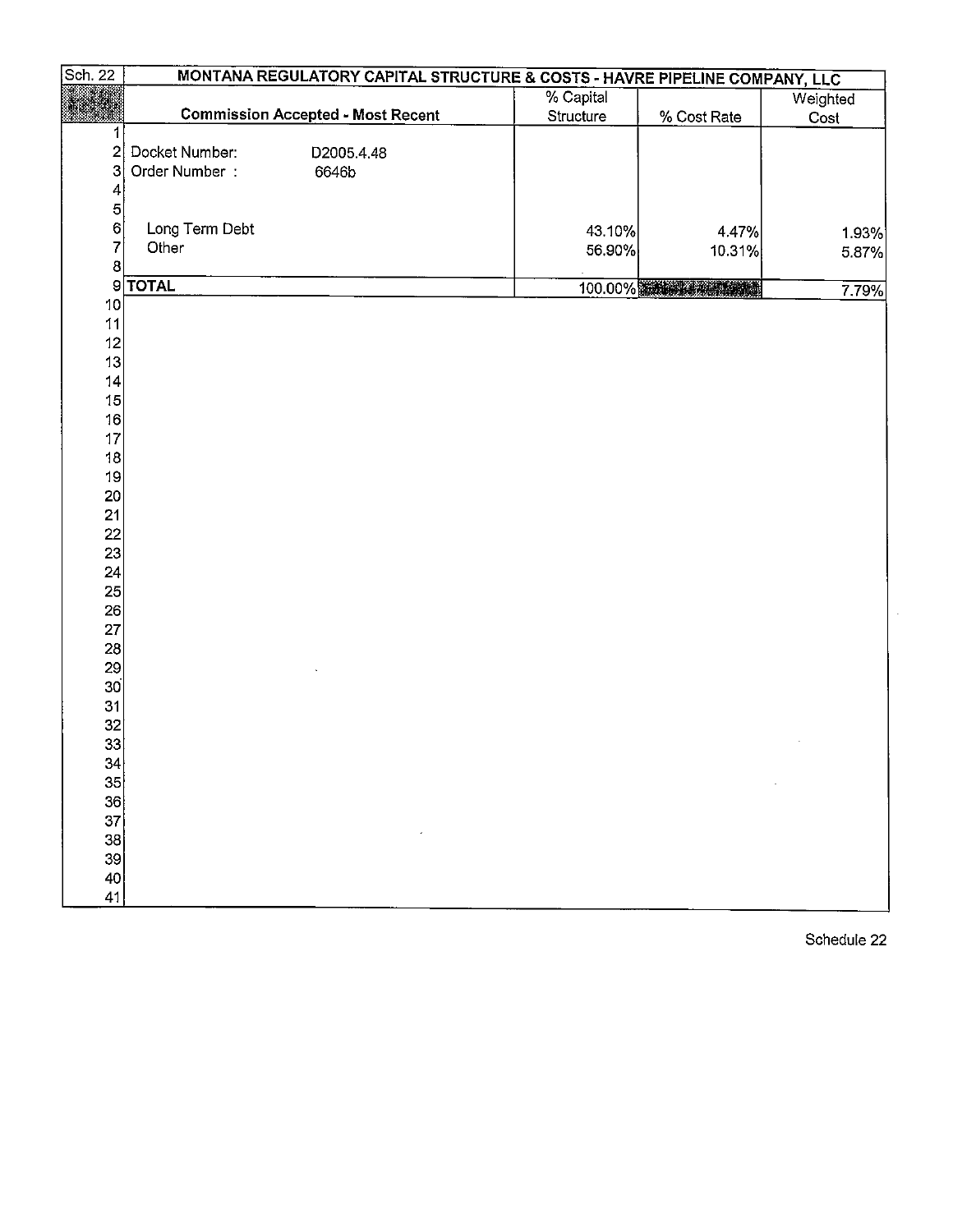| $\sqrt{\text{Sch. }23}$ | STATEMENT OF CASH FLOWS - HAVRE PIPELINE COMPANY, LLC     |    |                 |                 |             |  |  |
|-------------------------|-----------------------------------------------------------|----|-----------------|-----------------|-------------|--|--|
|                         | Description                                               |    | This Year       | Last Year       | % Change    |  |  |
|                         | Increase/(decrease) in Cash & Cash Equivalents:           |    |                 |                 |             |  |  |
| 2                       | <b>Cash Flows from Operating Activities:</b>              |    |                 |                 |             |  |  |
| 3                       | Net Income                                                | \$ | $(573, 948)$ \$ | (109, 515)      | >-300.00%   |  |  |
| 4                       |                                                           |    |                 |                 |             |  |  |
| 5                       | Depreciation and Depletion                                |    | 416,803         | 246,881         | 68.83%      |  |  |
| 6                       |                                                           |    |                 |                 |             |  |  |
| $\overline{7}$          | Allowance for Funds Used During Construction              |    | (410)           | (137, 448)      | 99.70%      |  |  |
| 8                       |                                                           |    |                 |                 |             |  |  |
| 9                       | Change in Operating Receivables, Net                      |    | (201, 740)      | (11, 290)       | >-300.00%   |  |  |
| 10 I                    | Change in Materials, Supplies & Inventories, Net          |    | 8,077           | 153,128         | $-94.73%$   |  |  |
| 11                      | Change in Operating Payables & Accrued Liabilities, Net   |    | (319, 405)      | (92, 728)       | $-244.45%$  |  |  |
| 12                      | Change in Other Assets & Liabilities, Net                 |    | (1, 573)        |                 |             |  |  |
| 13                      |                                                           |    |                 |                 |             |  |  |
| 14                      |                                                           |    |                 |                 |             |  |  |
| 15                      |                                                           |    |                 |                 |             |  |  |
| 16<br>17                |                                                           |    |                 |                 |             |  |  |
| 18                      | Net Cash Provided by Operating Activities                 |    |                 |                 |             |  |  |
| 19                      | Cash Inflows/Outflows From Investment Activities:         |    | (672, 196)      | 49.028          | >-300.00%   |  |  |
| 20                      |                                                           |    |                 |                 |             |  |  |
| 21                      | Construction/Acquisition of Property, Plant and Equipment |    | (71, 977)       | (7, 175, 025)   | 99.00%      |  |  |
| 22                      |                                                           |    |                 |                 |             |  |  |
| 23                      | Net Cash Used in Investing Activities                     |    |                 |                 |             |  |  |
|                         | 24 Cash Flows from Financing Activities:                  |    | (71, 977)       | (7, 175, 025)   | 99.00%      |  |  |
| 25                      |                                                           |    |                 |                 |             |  |  |
| 26                      |                                                           |    |                 |                 |             |  |  |
| 27                      |                                                           |    |                 |                 |             |  |  |
| 28                      |                                                           |    |                 |                 |             |  |  |
| 29                      |                                                           |    |                 |                 |             |  |  |
| 30                      |                                                           |    |                 |                 |             |  |  |
| 31                      |                                                           |    |                 |                 |             |  |  |
| 32                      |                                                           |    |                 |                 |             |  |  |
| 33                      |                                                           |    |                 |                 |             |  |  |
| 34                      |                                                           |    |                 |                 |             |  |  |
| 35                      |                                                           |    |                 |                 |             |  |  |
| 36                      |                                                           |    |                 |                 |             |  |  |
| 37                      | Net Cash (Used in)/Provided by Financing Activities       |    |                 |                 |             |  |  |
|                         | 38 Net Increase in Cash and Cash Equivalents              |    | (744, 173)      | (7.125, 997)    | 89.56%      |  |  |
|                         | 39 Cash and Cash Equivalents at Beginning of Year         |    | 1,059,139       | 8,185,136       | -87.06%     |  |  |
| 40                      | Cash and Cash Equivalents at End of Year                  | \$ | 314,967         | 1,059,139<br>\$ | -70.26%     |  |  |
| 41                      |                                                           |    |                 |                 |             |  |  |
| 42                      |                                                           |    |                 |                 |             |  |  |
| 43                      |                                                           |    |                 |                 |             |  |  |
| 44                      |                                                           |    |                 |                 |             |  |  |
|                         |                                                           |    |                 |                 | Schedule 23 |  |  |
| 45                      |                                                           |    |                 |                 |             |  |  |

 $\label{eq:2.1} \frac{1}{\sqrt{2\pi}}\int_{\mathbb{R}^3}\frac{1}{\sqrt{2\pi}}\left(\frac{1}{\sqrt{2\pi}}\right)^2\frac{1}{\sqrt{2\pi}}\int_{\mathbb{R}^3}\frac{1}{\sqrt{2\pi}}\left(\frac{1}{\sqrt{2\pi}}\right)^2\frac{1}{\sqrt{2\pi}}\frac{1}{\sqrt{2\pi}}\frac{1}{\sqrt{2\pi}}\frac{1}{\sqrt{2\pi}}\frac{1}{\sqrt{2\pi}}\frac{1}{\sqrt{2\pi}}\frac{1}{\sqrt{2\pi}}\frac{1}{\sqrt{2\pi}}\frac{1}{\sqrt{2$ 

 $\label{eq:2.1} \frac{1}{\sqrt{2}}\sum_{i=1}^n\frac{1}{\sqrt{2}}\sum_{i=1}^n\frac{1}{\sqrt{2}}\sum_{i=1}^n\frac{1}{\sqrt{2}}\sum_{i=1}^n\frac{1}{\sqrt{2}}\sum_{i=1}^n\frac{1}{\sqrt{2}}\sum_{i=1}^n\frac{1}{\sqrt{2}}\sum_{i=1}^n\frac{1}{\sqrt{2}}\sum_{i=1}^n\frac{1}{\sqrt{2}}\sum_{i=1}^n\frac{1}{\sqrt{2}}\sum_{i=1}^n\frac{1}{\sqrt{2}}\sum_{i=1}^n\frac$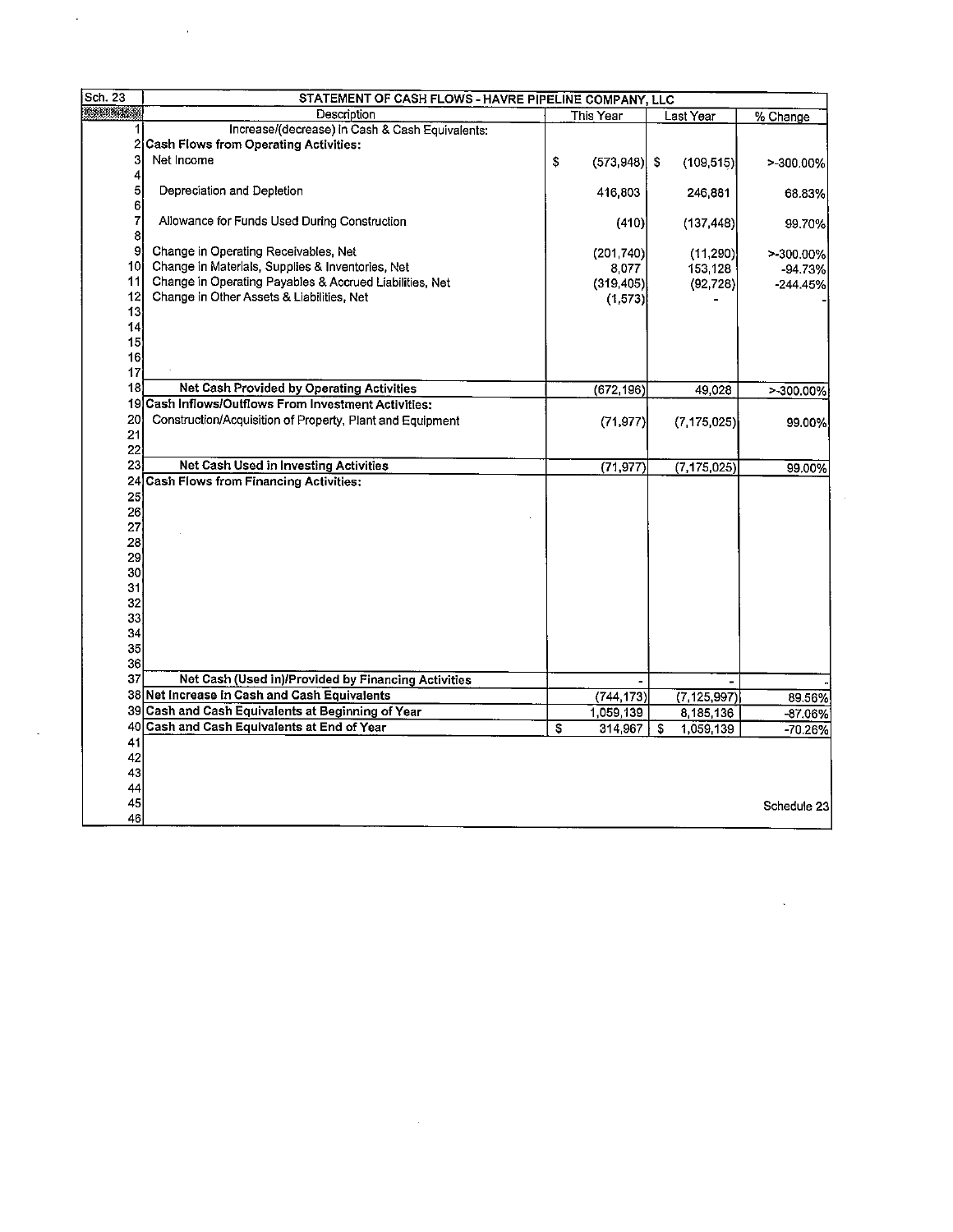| Sch 27                  | MONTANA EARNED RATE OF RETURN - HAVRE PIPELINE COMPANY, LLC |  |                  |                  |                          |
|-------------------------|-------------------------------------------------------------|--|------------------|------------------|--------------------------|
| <b>All All State</b>    | Description                                                 |  | This Year        | Last Year        | % Change                 |
| 1                       | <b>Rate Base</b>                                            |  |                  |                  |                          |
| $\overline{\mathbf{c}}$ | 101<br>Plant in Service                                     |  | \$49,201,802     | \$43,774,480     | 12.40%                   |
| 3                       | 108<br>Accumulated Depreciation                             |  | (35,585,009)     | (36, 397, 489)   | 2.23%                    |
| 4                       |                                                             |  |                  |                  |                          |
| 5                       | Net Plant in Service                                        |  | \$13,616,793     | \$7,376,991      | 84.58%                   |
| 6                       | Additions:                                                  |  |                  |                  |                          |
| 7                       | 154, 156 Materials & Supplies                               |  | 664,551.19       | \$718,194        | $-7.47%$                 |
| 8                       | 165<br>Prepayments                                          |  |                  |                  |                          |
| 9                       | <b>Other Additions</b>                                      |  | 0                | 0                |                          |
| 10 <sup>1</sup>         |                                                             |  |                  |                  |                          |
|                         | 11 Total Additions                                          |  | \$664,551        | \$718.194        | $-7.47%$                 |
| 12                      | Deductions:                                                 |  |                  |                  |                          |
| 13                      | 190<br>Accumulated Deferred Income Taxes                    |  | \$670,196        |                  |                          |
| 14                      | 252<br><b>Customer Advances for Construction</b>            |  |                  | \$747.176        | $-10.30\%$               |
| 15                      | 255<br>Accumulated Def. Investment Tax Credits              |  | 0                | 0                |                          |
|                         |                                                             |  |                  |                  |                          |
| 16                      | <b>Other Deductions</b>                                     |  | 439,717          | 464,657          | $-5.37%$                 |
| 17                      |                                                             |  |                  |                  |                          |
|                         | 18 Total Deductions                                         |  | \$1,109,913      | \$1,211,833      | $-8.41%$                 |
|                         | 19 Total Rate Base                                          |  | \$13,171,431     | \$6,883,352      | 91.35%                   |
|                         | 20 Adjusted Rate Base                                       |  | \$13,171,431     | \$6,883,352      | 91.35%                   |
|                         | 21 Net Earnings                                             |  | \$<br>(574, 520) | \$<br>(315, 436) | $-82.14%$                |
|                         | 22 Rate of Return on Average Rate Base                      |  | $-4.362%$        | $-4.583%$        | 4.82%                    |
|                         | 23 Rate of Return on Average Equity                         |  | $-10.160\%$      | -20.603%         | 50.69%                   |
| 24                      |                                                             |  |                  |                  |                          |
| 25                      | Major Normalizing and                                       |  |                  |                  |                          |
| 26                      | <b>Commission Ratemaking Adjustments</b>                    |  |                  |                  |                          |
| 27                      |                                                             |  |                  |                  |                          |
| 28                      |                                                             |  |                  |                  |                          |
| 29                      |                                                             |  |                  |                  |                          |
| 30 <sub>l</sub>         |                                                             |  |                  |                  |                          |
| 31                      |                                                             |  |                  |                  |                          |
| 32                      |                                                             |  |                  |                  |                          |
| 33                      | Associated Income Taxes 1/                                  |  | 66,863           | 79,202           | $-15.58%$                |
| 34                      |                                                             |  |                  |                  |                          |
| 35                      |                                                             |  |                  |                  |                          |
|                         | 36 Total Adjustments                                        |  |                  |                  |                          |
|                         | 37 Revised Net Earnings                                     |  | \$66,863         | \$79,202         | $-15.58%$<br>$-114.90\%$ |
|                         |                                                             |  | $(*507, 657)$    | (\$236,234)      |                          |
| 38                      |                                                             |  |                  |                  |                          |
| 39                      | <b>Rate Base Adjustment</b>                                 |  |                  |                  |                          |
| 40                      |                                                             |  |                  |                  |                          |
| 41                      |                                                             |  |                  |                  |                          |
|                         | 42 Revised Rate Base                                        |  | \$13,171,431     | \$6,883,352      | 91.35%                   |
|                         | 43 Adjusted Rate of Return on Average Rate Base             |  | $-3.854%$        | $-3.432%$        | $-12.30%$                |
|                         | 44 Adjusted Rate of Return on Average Equity                |  | $-10.160%$       | $-21.295%$       | 52.29%                   |
| 45                      |                                                             |  |                  |                  |                          |
| 46                      |                                                             |  |                  |                  |                          |
| 47                      |                                                             |  |                  |                  |                          |
| 48                      |                                                             |  |                  |                  |                          |
| 49                      |                                                             |  |                  |                  |                          |
| 50                      |                                                             |  |                  |                  |                          |
| 51                      |                                                             |  |                  |                  |                          |
| 52                      |                                                             |  |                  |                  |                          |
| 53                      |                                                             |  |                  |                  |                          |
| 54                      |                                                             |  |                  |                  |                          |
| 55                      |                                                             |  |                  |                  |                          |
| 56                      |                                                             |  |                  |                  |                          |
| 57                      |                                                             |  |                  |                  |                          |
| 58                      |                                                             |  |                  |                  |                          |
|                         |                                                             |  |                  |                  |                          |
| 59                      |                                                             |  |                  |                  |                          |

Schedule 27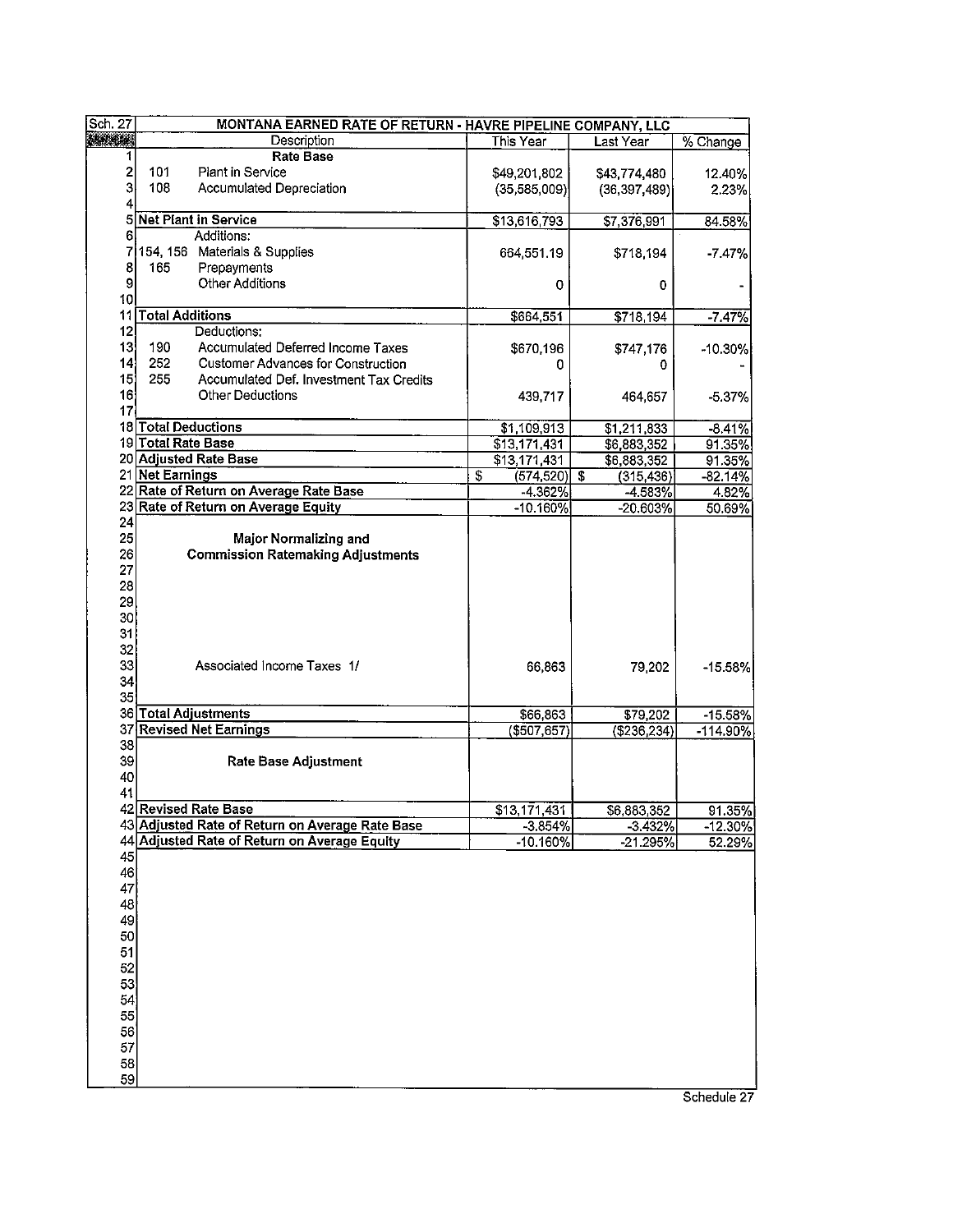| Sch. 27 cont.   | <b>MONTANA EARNED RATE OF RETURN - GAS</b> |                 |           |          |
|-----------------|--------------------------------------------|-----------------|-----------|----------|
| <b>Graph</b>    | Description                                | This Year       | Last Year | % Change |
| 1               |                                            |                 |           |          |
| $\frac{2}{3}$   | <b>Detail - Other Additions</b>            |                 |           |          |
|                 |                                            |                 |           |          |
| 4               |                                            |                 |           |          |
| 5<br>6          |                                            |                 |           |          |
| 7               |                                            |                 |           |          |
|                 | 8 Total Other Additions                    | $\overline{30}$ |           |          |
| 9               |                                            |                 | \$0       |          |
| 10 <sub>l</sub> | <b>Detail - Other Deductions</b>           |                 |           |          |
| 11              | Gross Cash Requirements                    | \$439,717       | \$464,657 | $-5.37%$ |
| 12              |                                            |                 |           |          |
| 13              |                                            |                 |           |          |
| 14              |                                            |                 |           |          |
| 15              |                                            |                 |           |          |
| 16              |                                            |                 |           |          |
| 17              |                                            |                 |           |          |
|                 | 18 Total Other Deductions                  | \$439,717       | \$464,657 | $-5.37%$ |
| 19              |                                            |                 |           |          |
| 20              |                                            |                 |           |          |
| 21              |                                            |                 |           |          |
| 22              |                                            |                 |           |          |
| 23              |                                            |                 |           |          |
| 24              |                                            |                 |           |          |
| 25              |                                            |                 |           |          |
| 26              |                                            |                 |           |          |
| 27              |                                            |                 |           |          |
| 28              |                                            |                 |           |          |
| 29              |                                            |                 |           |          |
| 30              |                                            |                 |           |          |
| 31<br>32        |                                            |                 |           |          |
| 33              |                                            |                 |           |          |
| 34              |                                            |                 |           |          |
| 35 <sup>5</sup> |                                            |                 |           |          |
| 36              |                                            |                 |           |          |
| 37              |                                            |                 |           |          |
| 38              |                                            |                 |           |          |
| 39              |                                            |                 |           |          |
| 40              |                                            |                 |           |          |
| 41              |                                            |                 |           |          |
| 42              |                                            |                 |           |          |
| 43              |                                            |                 |           |          |
| 44              |                                            |                 |           |          |

Schedule 27A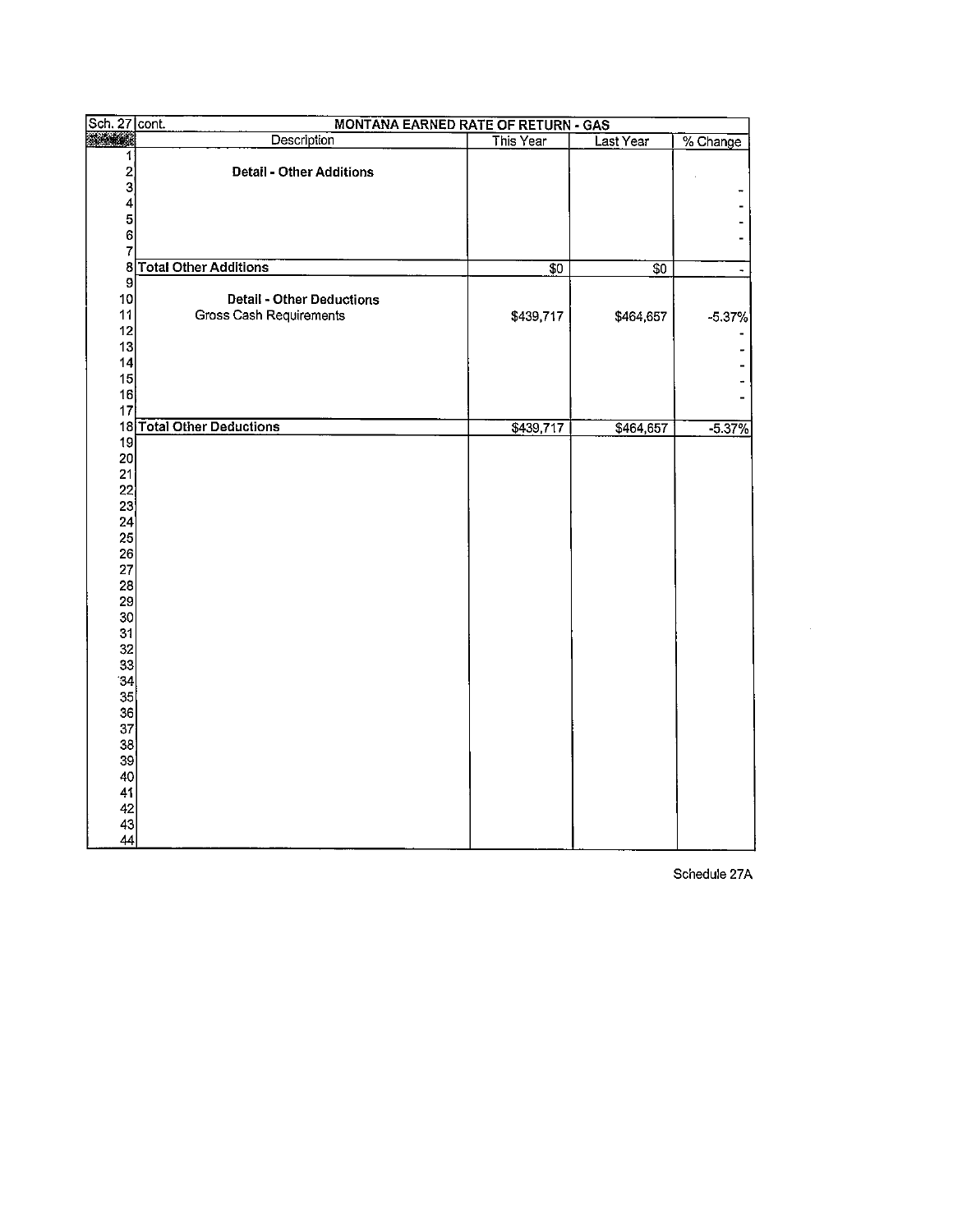| Sch. 28               | MONTANA COMPOSITE STATISTICS - HAVRE PIPELINE COMPANY, LLC |                                            |                         |            |  |
|-----------------------|------------------------------------------------------------|--------------------------------------------|-------------------------|------------|--|
|                       |                                                            | Description                                |                         | Amount     |  |
| $\overline{c}$<br>3   |                                                            | <b>Plant (Intrastate Only)</b>             |                         |            |  |
| 4                     | 101                                                        | <b>Plant in Service</b>                    | \$                      | 49,238,985 |  |
| 5                     | 105                                                        | Plant Held for Future Use                  |                         |            |  |
| 6                     | 107                                                        | <b>Construction Work in Progress</b>       |                         | 6,603      |  |
| 7                     | 117                                                        | Gas in Underground Storage                 |                         |            |  |
| 8                     | 151-163                                                    | Materials & Supplies                       |                         | 661,963    |  |
| $\boldsymbol{9}$      |                                                            | (Less):                                    |                         |            |  |
| 10                    | 108, 111                                                   | Depreciation & Amortization Reserves       |                         | 35,765,394 |  |
| 11                    | 252                                                        | Contributions in Aid of Construction       |                         |            |  |
|                       | 12 NET BOOK COSTS                                          |                                            |                         | 14,142,157 |  |
| 13                    |                                                            |                                            |                         |            |  |
| 14                    |                                                            | <b>Revenues &amp; Expenses</b>             |                         |            |  |
| 15                    |                                                            |                                            |                         |            |  |
| 16                    | 400                                                        | <b>Operating Revenues</b>                  |                         | 3,117,455  |  |
| 17                    |                                                            |                                            |                         |            |  |
|                       |                                                            | 18 Total Operating Revenues                |                         | 3,117,455  |  |
| 19                    |                                                            |                                            |                         |            |  |
| 20 <sup>2</sup><br>21 | 401-402                                                    | <b>Other Operating Expenses</b>            |                         | 2,632,828  |  |
| 22                    | 403-407                                                    | Depreciation & Amortization Expenses       |                         | 416,803    |  |
| 23                    | 408.1<br>409-411                                           | Taxes Other than Income Taxes              |                         | 642,344    |  |
| 24                    |                                                            | Federal & State Income Taxes               |                         |            |  |
|                       |                                                            | 25 Total Operating Expenses                |                         |            |  |
|                       | 26 Net Operating Income                                    |                                            |                         | 3,691,975  |  |
| 27                    |                                                            |                                            |                         | (574,520)  |  |
| <b>28</b>             | 415-421.1                                                  | Other Income                               |                         |            |  |
|                       |                                                            | 29 421.2-426.5 Other Deductions            |                         |            |  |
|                       |                                                            | 30 NET INCOME BEFORE INTEREST EXPENSE      | $\overline{\mathbb{S}}$ |            |  |
| 31                    |                                                            |                                            |                         | (574, 520) |  |
| 32                    |                                                            | <b>Average Customers (Intrastate Only)</b> |                         |            |  |
| 33                    |                                                            | Residential                                |                         | 80         |  |
| 34                    |                                                            | Commercial                                 |                         | 4          |  |
| 35 <sub>l</sub>       |                                                            | Transportation                             |                         | 1          |  |
| 36                    |                                                            |                                            |                         |            |  |
|                       |                                                            | 37 TOTAL AVERAGE NUMBER OF CUSTOMERS       |                         | 85         |  |
| 38                    |                                                            |                                            |                         |            |  |
| 39                    |                                                            | <b>Other Statistics (Intrastate Only)</b>  |                         |            |  |
| 40                    |                                                            | Average Annual Residential Use (Dkt)       |                         | 272.3      |  |
| 41                    |                                                            | Average Annual Residential Cost per (Dkt)  |                         | \$1.20     |  |
| 42                    |                                                            | <b>Average Residential Monthly Bill</b>    |                         | \$27.27    |  |
| 43                    |                                                            |                                            |                         |            |  |
| 44                    |                                                            |                                            |                         |            |  |

 $\sim$   $\sim$ 

 $\sim 10^7$ 

 $\sim$ 

 $\sim$ 

 $\mathcal{L}_{\mathcal{A}}$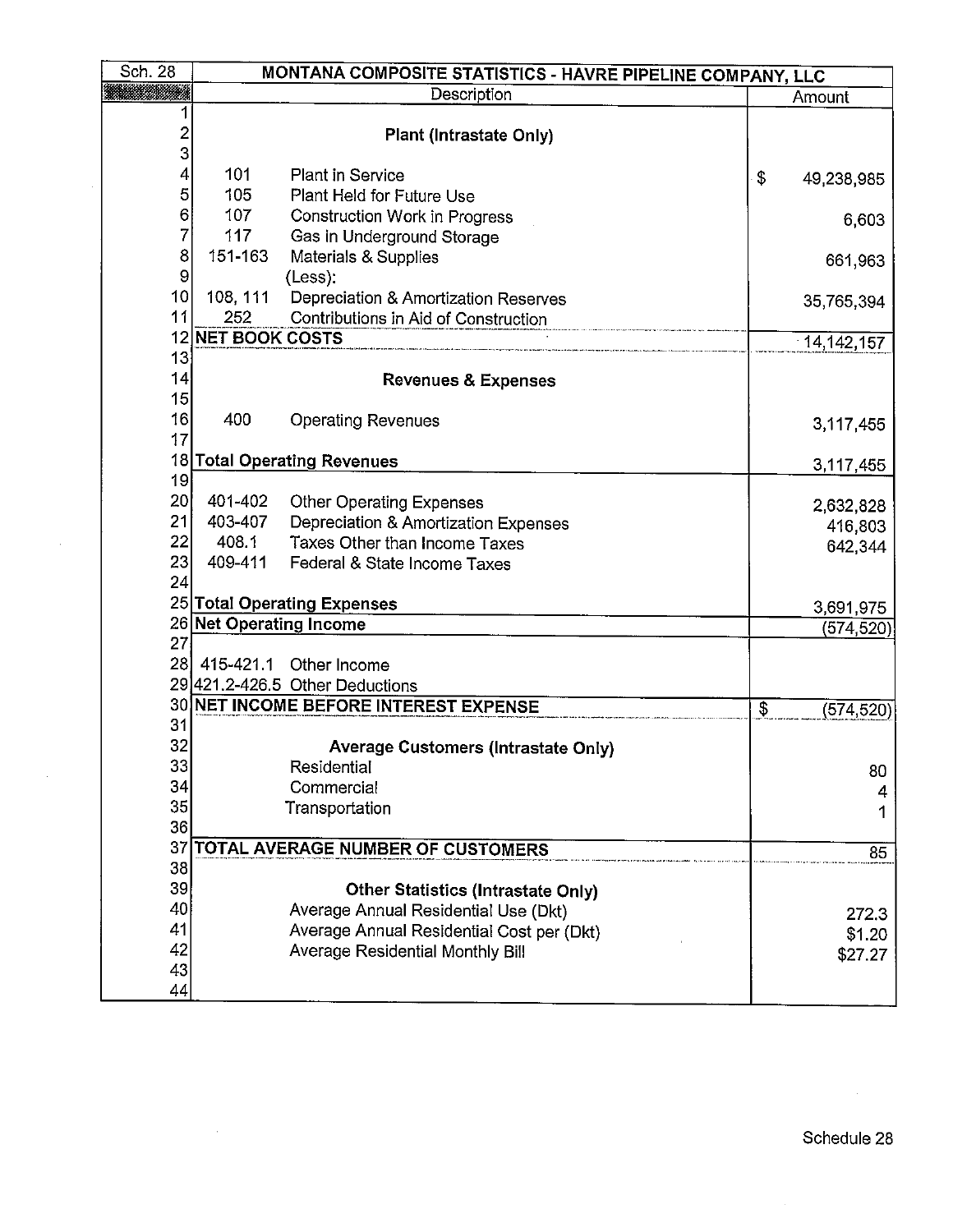| <b>Sch. 29</b>               | Montana Customer Information-Havre Pipeline Company, LLC |             |                 |            |                |              |  |  |  |
|------------------------------|----------------------------------------------------------|-------------|-----------------|------------|----------------|--------------|--|--|--|
|                              | Population<br>Industrial                                 |             |                 |            |                |              |  |  |  |
|                              |                                                          |             |                 |            |                |              |  |  |  |
|                              | City<br>Blaine, Choteau and                              | Census 2010 | Residential     | Commercial | & Other        | <b>Total</b> |  |  |  |
| 1<br>$\overline{\mathbf{c}}$ | Hill Counties                                            |             |                 |            |                |              |  |  |  |
| 3                            |                                                          |             |                 |            |                |              |  |  |  |
| 4                            | Farmstead Customers                                      | 28,400      | 80              | 4          |                | 84           |  |  |  |
| 5                            |                                                          |             |                 |            |                |              |  |  |  |
| 6                            |                                                          |             |                 |            |                |              |  |  |  |
| 7                            | <b>Gas Transmission Customers</b>                        | 28,400      |                 |            | 1              | 1            |  |  |  |
| 8<br>9                       |                                                          |             |                 |            |                |              |  |  |  |
| $10\,$                       |                                                          |             |                 |            |                |              |  |  |  |
| 11                           |                                                          |             |                 |            |                |              |  |  |  |
| 12                           |                                                          |             |                 |            |                |              |  |  |  |
| 13                           |                                                          |             |                 |            |                |              |  |  |  |
| 14                           |                                                          |             |                 |            |                |              |  |  |  |
| $15\,$                       |                                                          |             |                 |            |                |              |  |  |  |
| 16                           |                                                          |             |                 |            |                |              |  |  |  |
| $17\,$<br>18                 |                                                          |             |                 |            |                |              |  |  |  |
| 19                           |                                                          |             |                 |            |                |              |  |  |  |
| 20                           |                                                          |             |                 |            |                |              |  |  |  |
| 21                           |                                                          |             |                 |            |                |              |  |  |  |
| 22                           |                                                          |             |                 |            |                |              |  |  |  |
| 23                           |                                                          |             |                 |            |                |              |  |  |  |
| 24                           |                                                          |             |                 |            |                |              |  |  |  |
| 25                           |                                                          |             |                 |            |                |              |  |  |  |
| 26<br>27                     |                                                          |             |                 |            |                |              |  |  |  |
| 28                           |                                                          |             |                 |            |                |              |  |  |  |
| 29                           |                                                          |             |                 |            |                |              |  |  |  |
| 30                           |                                                          |             |                 |            |                |              |  |  |  |
| 31                           |                                                          |             |                 |            |                |              |  |  |  |
| 32                           |                                                          |             |                 |            |                |              |  |  |  |
| 33                           |                                                          |             |                 |            |                |              |  |  |  |
| 34                           |                                                          |             |                 |            |                |              |  |  |  |
| 35<br>$36\,$                 |                                                          |             |                 |            |                |              |  |  |  |
| ${\bf 37}$                   |                                                          |             |                 |            |                |              |  |  |  |
| 38                           |                                                          |             |                 |            |                |              |  |  |  |
| 39                           |                                                          |             |                 |            |                |              |  |  |  |
| 40                           |                                                          |             |                 |            |                |              |  |  |  |
| 41                           |                                                          |             |                 |            |                |              |  |  |  |
| 42                           |                                                          |             |                 |            |                |              |  |  |  |
| 43<br>44                     |                                                          |             |                 |            |                |              |  |  |  |
| 45                           |                                                          |             |                 |            |                |              |  |  |  |
| 46                           |                                                          |             |                 |            |                |              |  |  |  |
| 47                           |                                                          |             |                 |            |                |              |  |  |  |
| 48                           |                                                          |             |                 |            |                |              |  |  |  |
| 49                           |                                                          |             |                 |            |                |              |  |  |  |
| 50                           | Total                                                    | 28,400      | $\overline{80}$ | 4          | $\overline{1}$ | 85           |  |  |  |
| 51                           |                                                          |             |                 |            |                |              |  |  |  |
| 52<br>53                     |                                                          |             |                 |            |                |              |  |  |  |
|                              |                                                          |             |                 |            |                |              |  |  |  |

 $\sim$ 

**Schedule 29** 

 $\sim$  .

 $\cdot$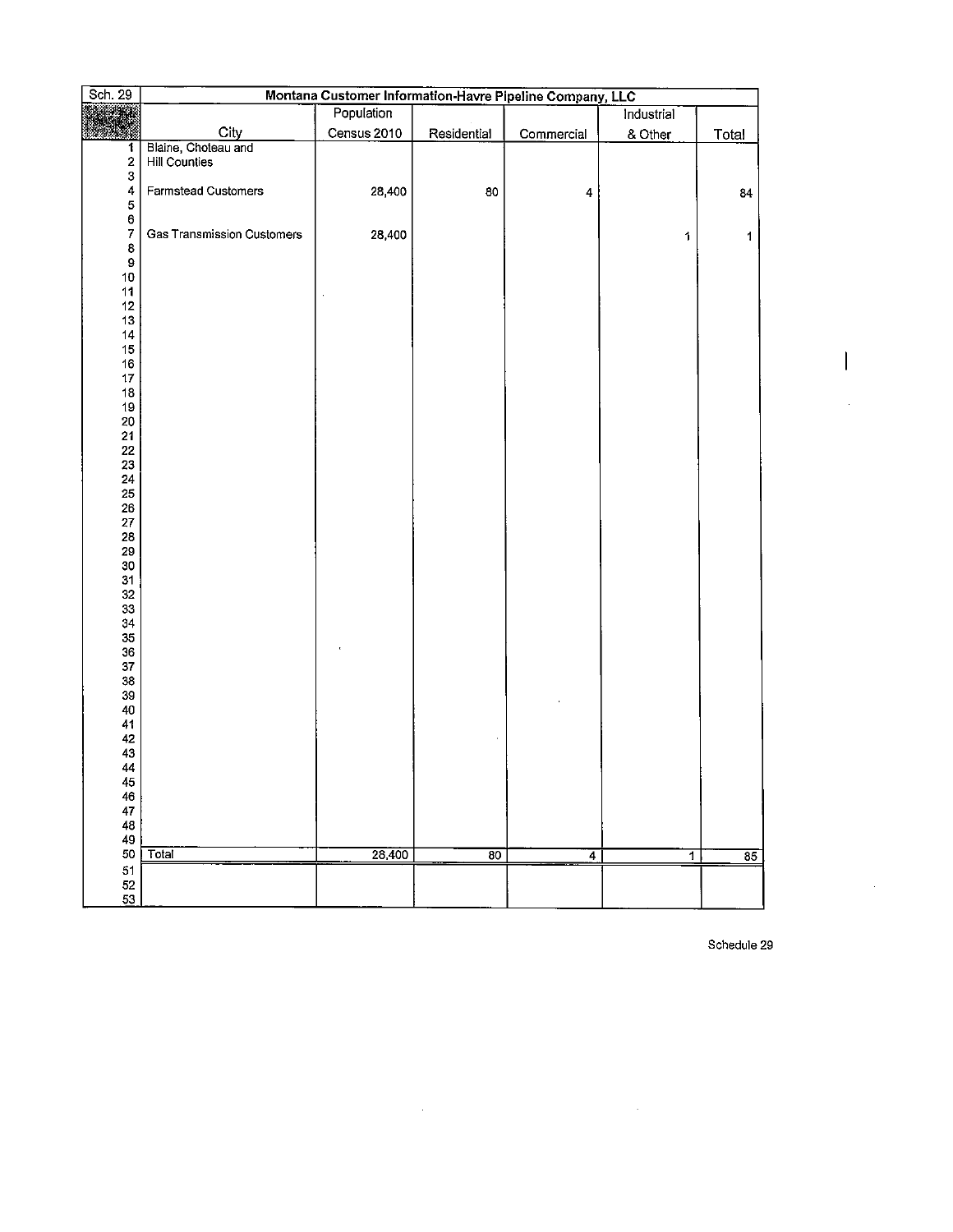| Sch. 31            | MONTANA CONSTRUCTION BUDGET 2019 - HAVRE PIPELINE COMPANY, LLC |                      |                      |
|--------------------|----------------------------------------------------------------|----------------------|----------------------|
|                    | <b>Project Description</b>                                     | <b>Total Company</b> | <b>Total Montana</b> |
| 1<br>$\frac{2}{3}$ | <b>Natural Gas Operations</b>                                  |                      |                      |
|                    | 4 MT Gas Production - < \$1 million Each - HPC Blanket         | \$170,511            | \$170,511            |
| 56789              |                                                                |                      |                      |
| 10                 |                                                                |                      |                      |
| 11<br>12<br>13     |                                                                |                      |                      |
| 14<br>15           |                                                                |                      |                      |
| 16<br>17<br>18     |                                                                |                      |                      |
| 19                 | 20 Total Havre Pipeline Co., LLC Construction Budget           | \$170,511            |                      |
| 21                 |                                                                |                      | \$170,511            |
| 22<br>23           |                                                                |                      |                      |
| 24<br>25           |                                                                |                      |                      |
| 26<br>27           |                                                                |                      |                      |
| 28<br>29           |                                                                |                      |                      |
| 30<br>31           |                                                                |                      |                      |
| 32<br>33           |                                                                |                      |                      |
| 34<br>35           |                                                                |                      |                      |
| 36<br>37           |                                                                |                      |                      |
| 38<br>39           |                                                                |                      |                      |
| 40<br>41           |                                                                |                      |                      |

 $\mathcal{L}^{\text{max}}_{\text{max}}$ 

Schedule 31

 $\mathcal{L}^{\text{max}}_{\text{max}}$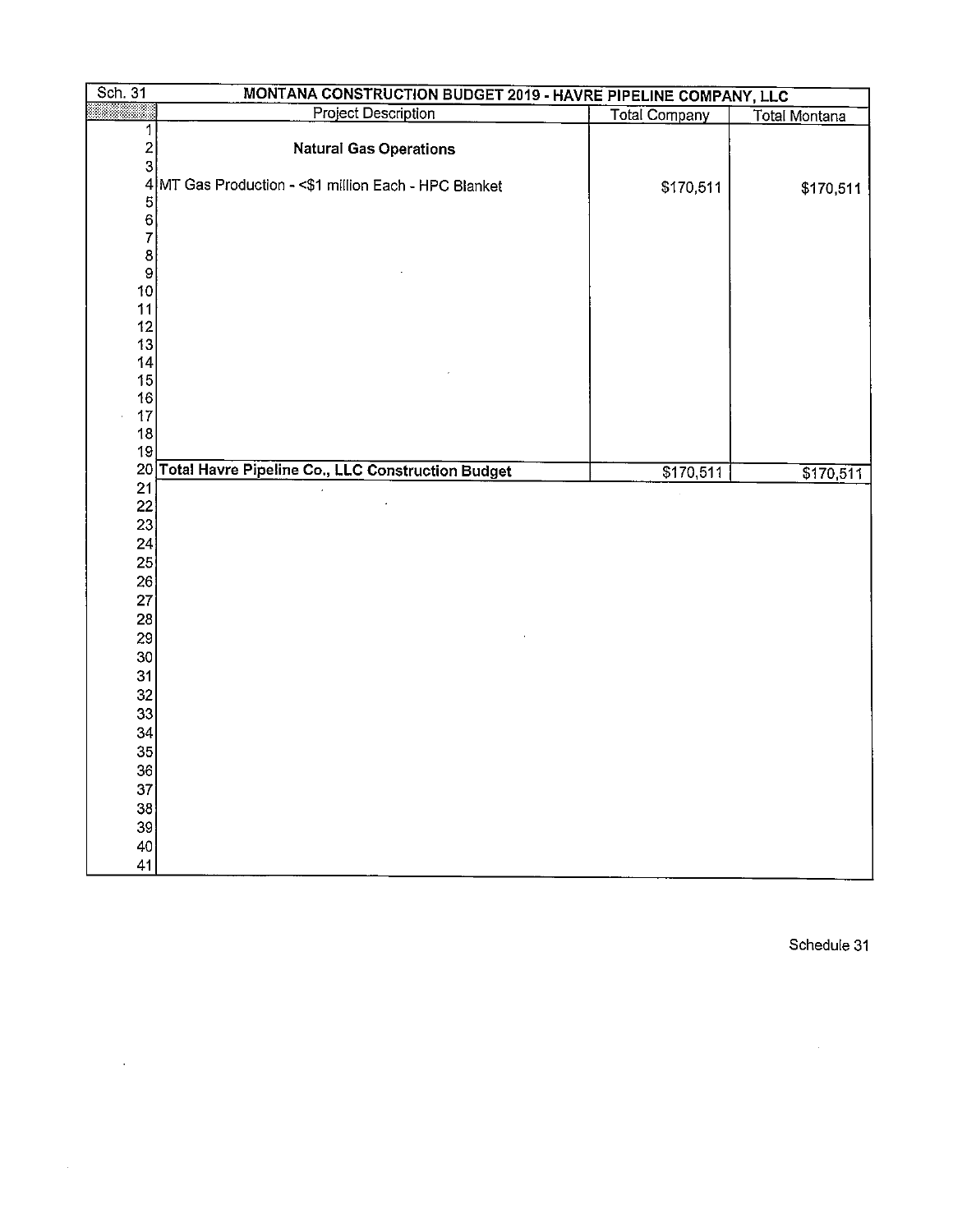| Sch. 32      | MONTANA TRANSMISSION, DISTRIBUTION and STORAGE SYSTEMS-HAVRE PIPELINE COMPANY, LLC |                          |                     |                                                |                                                                                                                                                                                                                                  |                                                                                                                |           |  |  |
|--------------|------------------------------------------------------------------------------------|--------------------------|---------------------|------------------------------------------------|----------------------------------------------------------------------------------------------------------------------------------------------------------------------------------------------------------------------------------|----------------------------------------------------------------------------------------------------------------|-----------|--|--|
|              | <b>Transmission System-Sales and Transportation</b>                                |                          |                     |                                                |                                                                                                                                                                                                                                  |                                                                                                                |           |  |  |
|              |                                                                                    | Peak Day of Month        |                     | Peak Day Volume (MMBTU's)                      | Monthly Volumes (MMBTU's)                                                                                                                                                                                                        |                                                                                                                |           |  |  |
|              | Month                                                                              | <b>Total Company</b>     | Montana             | <b>Total Company</b>                           | Montana                                                                                                                                                                                                                          | <b>Total Company</b>                                                                                           | Montana   |  |  |
| 1            | January                                                                            | 7                        | 7                   | 14,255                                         | 14,255                                                                                                                                                                                                                           | 406,706                                                                                                        | 406,706   |  |  |
| $\mathbf{z}$ | February                                                                           | $\overline{\mathbf{c}}$  | $\mathbf 2$         | 13,370                                         | 13,370                                                                                                                                                                                                                           | 327,887                                                                                                        | 327,887   |  |  |
| 3            | March                                                                              | 30                       | 30                  | 12,971                                         | 12,971                                                                                                                                                                                                                           | 377,758                                                                                                        | 377,758   |  |  |
| 4            | April                                                                              | 29                       | 29                  | 13,855                                         | 13,855                                                                                                                                                                                                                           | 383,027                                                                                                        | 383,027   |  |  |
| 5            | May                                                                                | 3                        | 3                   | 14,058                                         | 14,058                                                                                                                                                                                                                           | 423,519                                                                                                        | 423,519   |  |  |
| 6            | June                                                                               | 4                        | 4                   | 14,183                                         | 14,183                                                                                                                                                                                                                           | 401,558                                                                                                        | 401,558   |  |  |
| 7            | July                                                                               | 31                       | 31                  | 13,724                                         | 13,724                                                                                                                                                                                                                           | 412,424                                                                                                        | 412,424   |  |  |
| 8            | August                                                                             | 9                        | 9                   | 13,947                                         | 13,947                                                                                                                                                                                                                           | 427,208                                                                                                        | 427,208   |  |  |
| 9            | September                                                                          | 12                       | 12                  | 13,681                                         | 13,681                                                                                                                                                                                                                           | 401,606                                                                                                        | 401,606   |  |  |
| 10I          | October                                                                            | 19                       | 19                  | 13,457                                         | 13,457                                                                                                                                                                                                                           | 408,037                                                                                                        | 408,037   |  |  |
| 11           | November                                                                           | 22                       | 22                  | 13,590                                         | 13,590                                                                                                                                                                                                                           | 385,385                                                                                                        | 385,385   |  |  |
| 121          | December                                                                           | 12                       | 12                  | 13,632                                         | 13,632                                                                                                                                                                                                                           | 408,779                                                                                                        | 408,779   |  |  |
|              | 13 TOTAL                                                                           | <u>Saman ing</u>         | <b>RACING</b><br>X. | TENTO DE LA PRODUCTIVA<br>EL COSTAL PRODUCTIVA | The Control Superintendent of the control of the control of the control of the control of the control of the c<br>The control of the control of the control of the control of the control of the control of the control of the c |                                                                                                                | 4,763,894 |  |  |
| 14           |                                                                                    |                          |                     |                                                |                                                                                                                                                                                                                                  |                                                                                                                |           |  |  |
| 15           |                                                                                    |                          |                     |                                                |                                                                                                                                                                                                                                  |                                                                                                                |           |  |  |
| 16           |                                                                                    |                          |                     | Distribution System-Sales and Transportation   |                                                                                                                                                                                                                                  |                                                                                                                |           |  |  |
| 17           |                                                                                    | Sales Volumes            |                     | <b>Transportation Volumes</b>                  |                                                                                                                                                                                                                                  | Monthly Volumes (MMBTU's)                                                                                      |           |  |  |
|              | 18 Month                                                                           | <b>Total Company</b>     | Montana             | <b>Total Company</b>                           | Montana                                                                                                                                                                                                                          | <b>Total Company</b>                                                                                           | Montana   |  |  |
| 19           | January                                                                            |                          |                     |                                                |                                                                                                                                                                                                                                  |                                                                                                                |           |  |  |
| <b>20</b>    | February                                                                           |                          |                     |                                                |                                                                                                                                                                                                                                  |                                                                                                                |           |  |  |
| 21           | March                                                                              |                          |                     |                                                |                                                                                                                                                                                                                                  |                                                                                                                |           |  |  |
| 22           | April                                                                              |                          |                     |                                                |                                                                                                                                                                                                                                  |                                                                                                                |           |  |  |
| 23           | May                                                                                |                          |                     |                                                |                                                                                                                                                                                                                                  |                                                                                                                |           |  |  |
| 24           | June                                                                               |                          |                     |                                                |                                                                                                                                                                                                                                  |                                                                                                                |           |  |  |
| 25           | July                                                                               |                          |                     |                                                |                                                                                                                                                                                                                                  |                                                                                                                |           |  |  |
| 26           | August                                                                             |                          |                     |                                                |                                                                                                                                                                                                                                  |                                                                                                                |           |  |  |
| 27           | September                                                                          |                          |                     |                                                |                                                                                                                                                                                                                                  |                                                                                                                |           |  |  |
| 28           | October                                                                            |                          |                     |                                                |                                                                                                                                                                                                                                  |                                                                                                                |           |  |  |
| 29           | November                                                                           |                          |                     |                                                |                                                                                                                                                                                                                                  |                                                                                                                |           |  |  |
| 30           | December                                                                           |                          |                     |                                                |                                                                                                                                                                                                                                  |                                                                                                                |           |  |  |
|              | 31 TOTAL                                                                           | JANOVNI ZARA             |                     | 0 電話機構 法转让人                                    |                                                                                                                                                                                                                                  | O PASSES TRACTORY                                                                                              | 0         |  |  |
| 32           |                                                                                    |                          |                     |                                                |                                                                                                                                                                                                                                  |                                                                                                                |           |  |  |
| 33           |                                                                                    |                          |                     |                                                |                                                                                                                                                                                                                                  |                                                                                                                |           |  |  |
| 34           |                                                                                    |                          |                     | <b>Storage System-Sales and Transportation</b> |                                                                                                                                                                                                                                  |                                                                                                                |           |  |  |
| 35           |                                                                                    | Peak Day & Peak Day Vol. |                     |                                                |                                                                                                                                                                                                                                  | <b>Total Monthly Volumes (MMBTU's)</b>                                                                         |           |  |  |
| 36           |                                                                                    | <b>Total Company</b>     | Montana             | <b>Total Montana</b>                           |                                                                                                                                                                                                                                  | Energy Supply                                                                                                  |           |  |  |
|              | 37 Month                                                                           | 17                       | 11                  | Injection                                      | Withdrawal                                                                                                                                                                                                                       | Withdrawal<br>Injection                                                                                        |           |  |  |
| 38           | January                                                                            |                          |                     |                                                |                                                                                                                                                                                                                                  |                                                                                                                |           |  |  |
| 39           | February                                                                           |                          |                     |                                                |                                                                                                                                                                                                                                  |                                                                                                                |           |  |  |
| 40           | March                                                                              |                          |                     |                                                |                                                                                                                                                                                                                                  |                                                                                                                |           |  |  |
| 41           | April                                                                              |                          |                     |                                                |                                                                                                                                                                                                                                  |                                                                                                                |           |  |  |
| 42.          | May                                                                                |                          |                     |                                                |                                                                                                                                                                                                                                  |                                                                                                                |           |  |  |
| 43           | June                                                                               |                          |                     |                                                |                                                                                                                                                                                                                                  |                                                                                                                |           |  |  |
| 44           | July                                                                               |                          |                     |                                                |                                                                                                                                                                                                                                  |                                                                                                                |           |  |  |
| 45           | August                                                                             |                          |                     |                                                |                                                                                                                                                                                                                                  |                                                                                                                |           |  |  |
| 46]          | September                                                                          |                          |                     |                                                |                                                                                                                                                                                                                                  |                                                                                                                |           |  |  |
| 47           | October                                                                            |                          |                     |                                                |                                                                                                                                                                                                                                  |                                                                                                                |           |  |  |
| 48           | November                                                                           |                          |                     |                                                |                                                                                                                                                                                                                                  |                                                                                                                |           |  |  |
| 49           | December                                                                           |                          |                     |                                                |                                                                                                                                                                                                                                  |                                                                                                                |           |  |  |
|              | 50 TOTAL                                                                           |                          |                     | $\overline{0}$                                 | 0                                                                                                                                                                                                                                | $\overline{\mathbf{o}}$                                                                                        |           |  |  |
| 51           |                                                                                    |                          |                     |                                                |                                                                                                                                                                                                                                  |                                                                                                                | 0         |  |  |
|              |                                                                                    |                          |                     |                                                |                                                                                                                                                                                                                                  | 52 1/ Data is not accumulated on a daily basis, therefore the peak day and peak day volumes are not available. |           |  |  |
| 53           |                                                                                    |                          |                     |                                                |                                                                                                                                                                                                                                  |                                                                                                                |           |  |  |
| 54           |                                                                                    |                          |                     |                                                |                                                                                                                                                                                                                                  |                                                                                                                |           |  |  |
| 55           |                                                                                    |                          |                     |                                                |                                                                                                                                                                                                                                  |                                                                                                                |           |  |  |
|              |                                                                                    |                          |                     |                                                |                                                                                                                                                                                                                                  |                                                                                                                |           |  |  |

 $\bar{z}$ 

 $\ddot{\phantom{a}}$ 

 $\sim$ 

l,

 $\overline{a}$ 

 $\ddot{\phantom{0}}$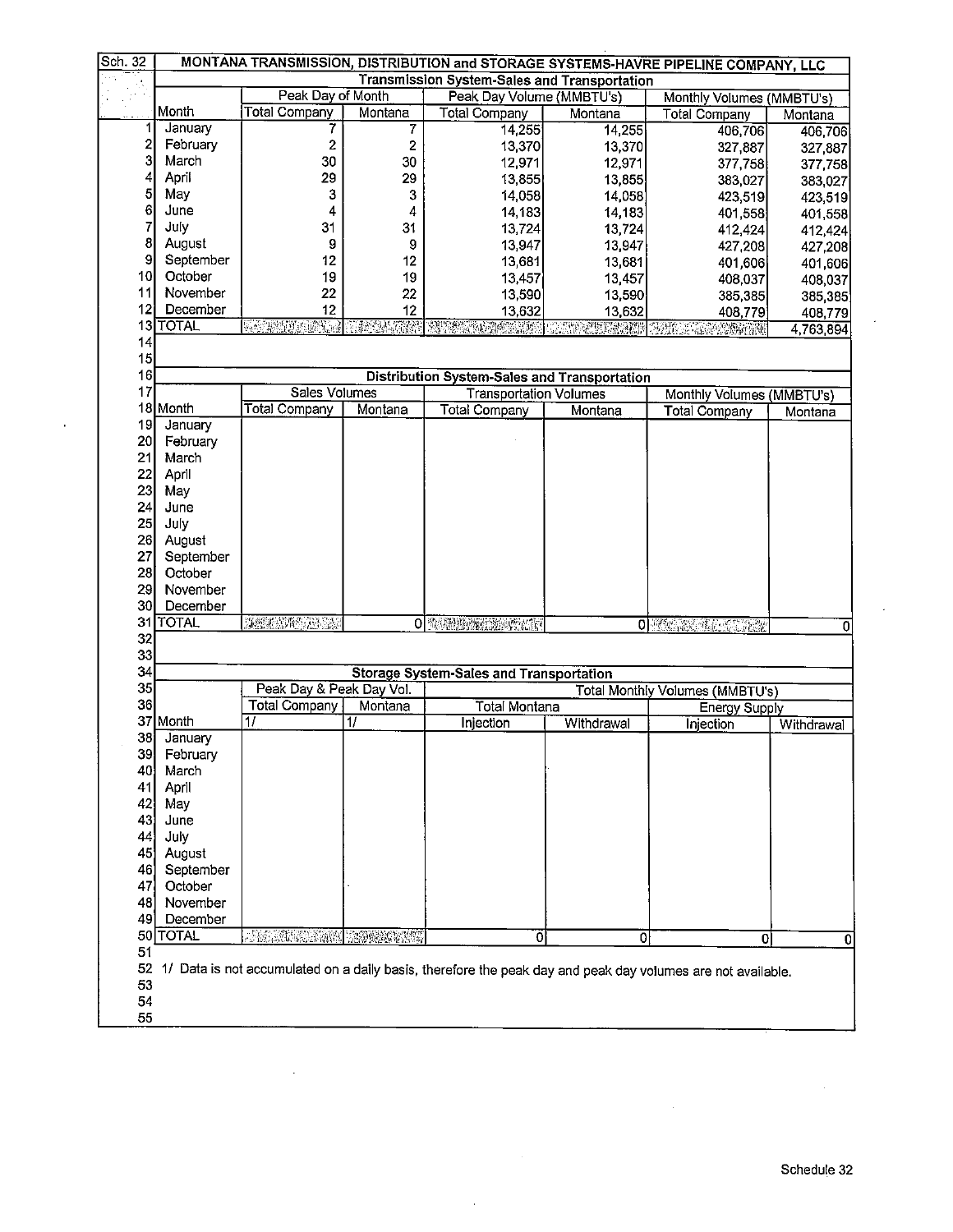| Sch. 33 | SOURCES OF MONTANA CORE NATURAL GAS SUPPLY-HAVRE PIPELINE COMPANY, LLC |                |                |                |                |  |  |  |  |  |
|---------|------------------------------------------------------------------------|----------------|----------------|----------------|----------------|--|--|--|--|--|
|         |                                                                        | Last Year      | This Year      | Last Year      | This Year      |  |  |  |  |  |
|         |                                                                        | <b>Volumes</b> | <b>Volumes</b> | Avg. Commodity | Avg. Commodity |  |  |  |  |  |
|         | Name of Supplier                                                       | <b>MMBTU</b>   | <b>MMBTU</b>   | Cost           | Cost           |  |  |  |  |  |
|         |                                                                        |                |                |                |                |  |  |  |  |  |
|         | 2 Devon Gas Services, L.P.                                             | 24,084         |                | \$0.8576       |                |  |  |  |  |  |
|         |                                                                        |                |                |                |                |  |  |  |  |  |
|         |                                                                        |                |                |                |                |  |  |  |  |  |
| 5       |                                                                        |                |                |                |                |  |  |  |  |  |
| 6       | TOTAL CORE SUPPLY LAST YEAR                                            | 24,084         |                | \$0.8576       |                |  |  |  |  |  |
|         |                                                                        |                |                |                |                |  |  |  |  |  |
|         | 8 Devon Gas Services, L.P.                                             |                | 25,309         |                | \$0.5326       |  |  |  |  |  |
|         |                                                                        |                |                |                |                |  |  |  |  |  |
| 10      |                                                                        |                |                |                |                |  |  |  |  |  |
| 11      |                                                                        |                |                |                |                |  |  |  |  |  |
| 121     | <b>TOTAL CORE SUPPLY THIS YEAR</b>                                     |                | 25,309         |                | \$0.5326       |  |  |  |  |  |
| 13      |                                                                        |                |                |                |                |  |  |  |  |  |
| 14      |                                                                        |                |                |                |                |  |  |  |  |  |
| 15      |                                                                        |                |                |                |                |  |  |  |  |  |
| 16      |                                                                        |                |                |                |                |  |  |  |  |  |

 $\sim$   $\sim$